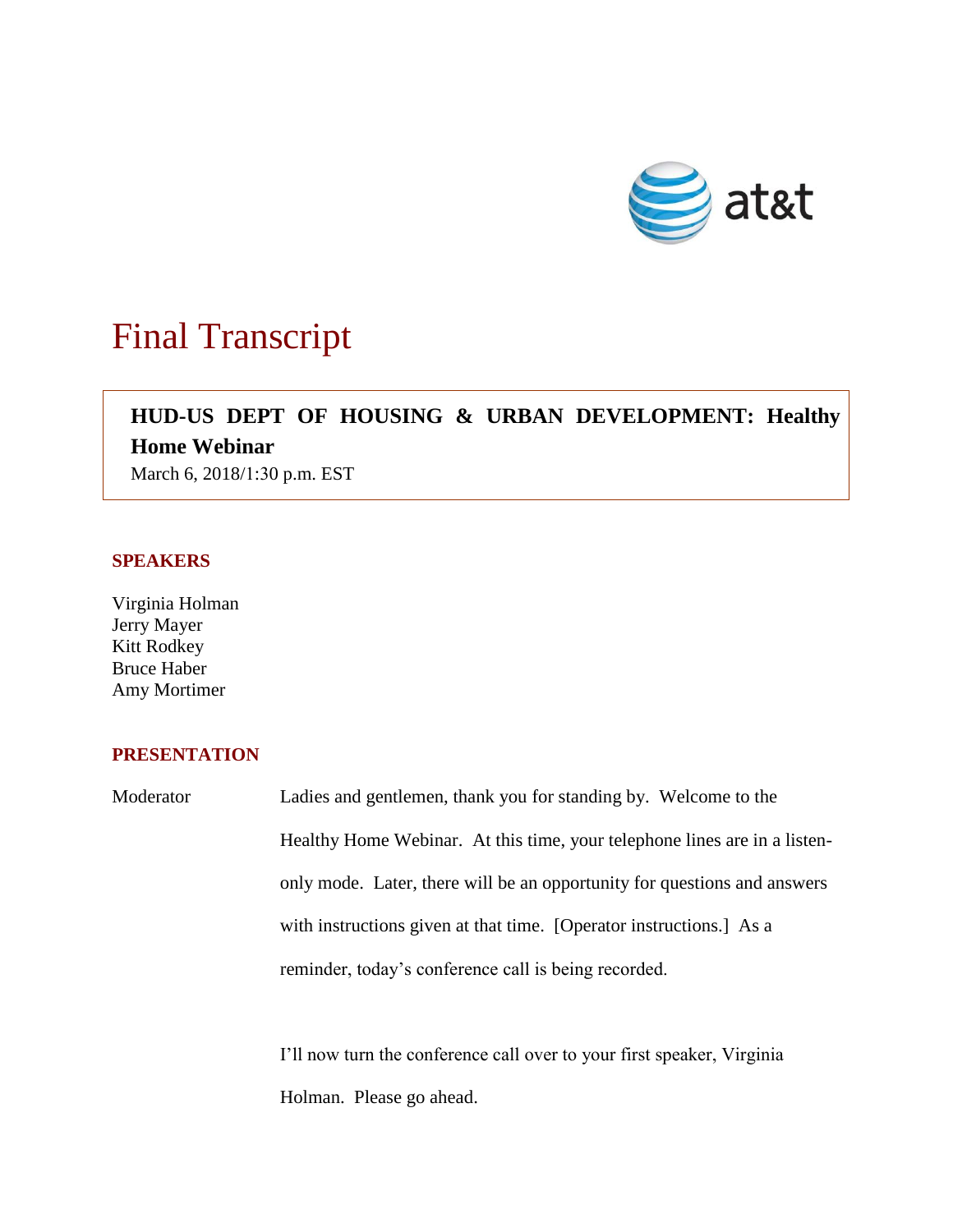Virginia Good afternoon or morning, and welcome to today's Healthy Home Webinar. We're really excited to be able to present this important topic to you, but before I turn it over to today's speakers, I do want to go over some logistics for the webinar. Next slide.

> As Allen said, the audio is being recorded. We will be posting a playback number along with the PowerPoint and a transcript on our archive section on HUD Exchange. We'll send out a lister when that information is available, and it's usually seven to ten days, but it's gotten much faster, so it maybe now within the five-day range, but you'll learn about that. Also, as Allen said, your lines are muted during the presentation. I have to apologize, we generally send out the handouts prior to the webinar and they've been available in the control panel, but we did have some technical difficulties today, and were not able to do that. But as I said, you will have them available in the archive section. Next slide.

We're going to have a few polling questions, so when you see them, please respond to them as they give some important information. We will have question and answer periods. When the speaker indicates that, Allen will give you instructions on how to ask the questions or make your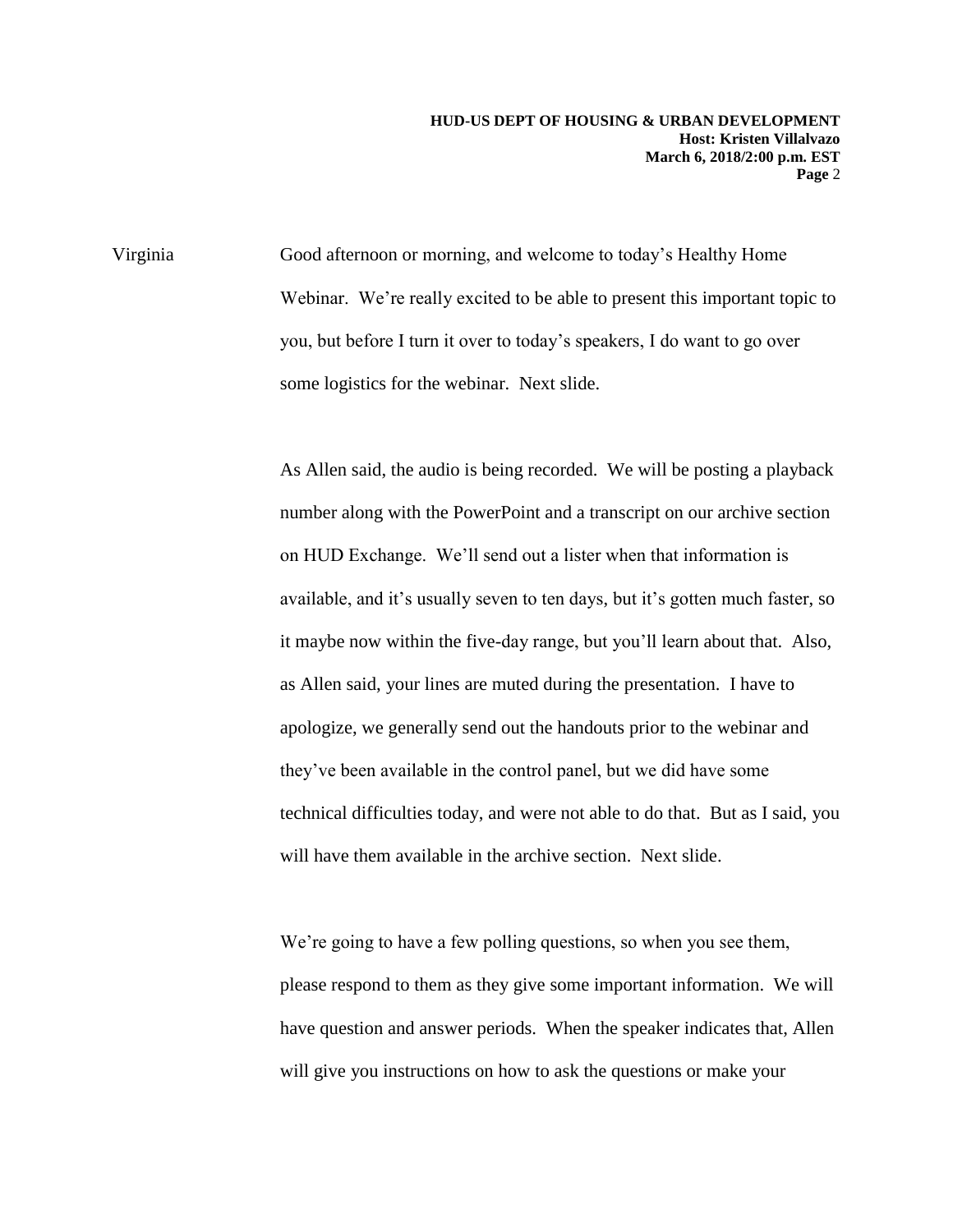comments. Just one warning, don't use a speakerphone when you're asking your questions. Next slide.

Your questions are important to us. So there are a couple ways to ask them in addition to the phone line. In your panel on the right-hand side of your screen there is a box that says questions. You can enter your questions there, and we have staff that are monitoring those questions and we'll get your answers. If you think of questions or have comments after the webinar, you can send them to housing.counseling@hud.gov and put Healthy Homes in the subject line so we can get it to the right people. Next slide.

At this point, I'd like to turn the call over to Jerry Mayer, the Director of Outreach and Capacity Building in the Office of Housing Counseling.

#### Jerry?

Jerry Thank you, Ginger [ph]. Welcome, everybody. Good afternoon. Today's webinar is about how housing counselors can help clients with homebuyers, homeowners, and renters, and help them take action to ensure they have a healthy home. This is not a new requirement. Housing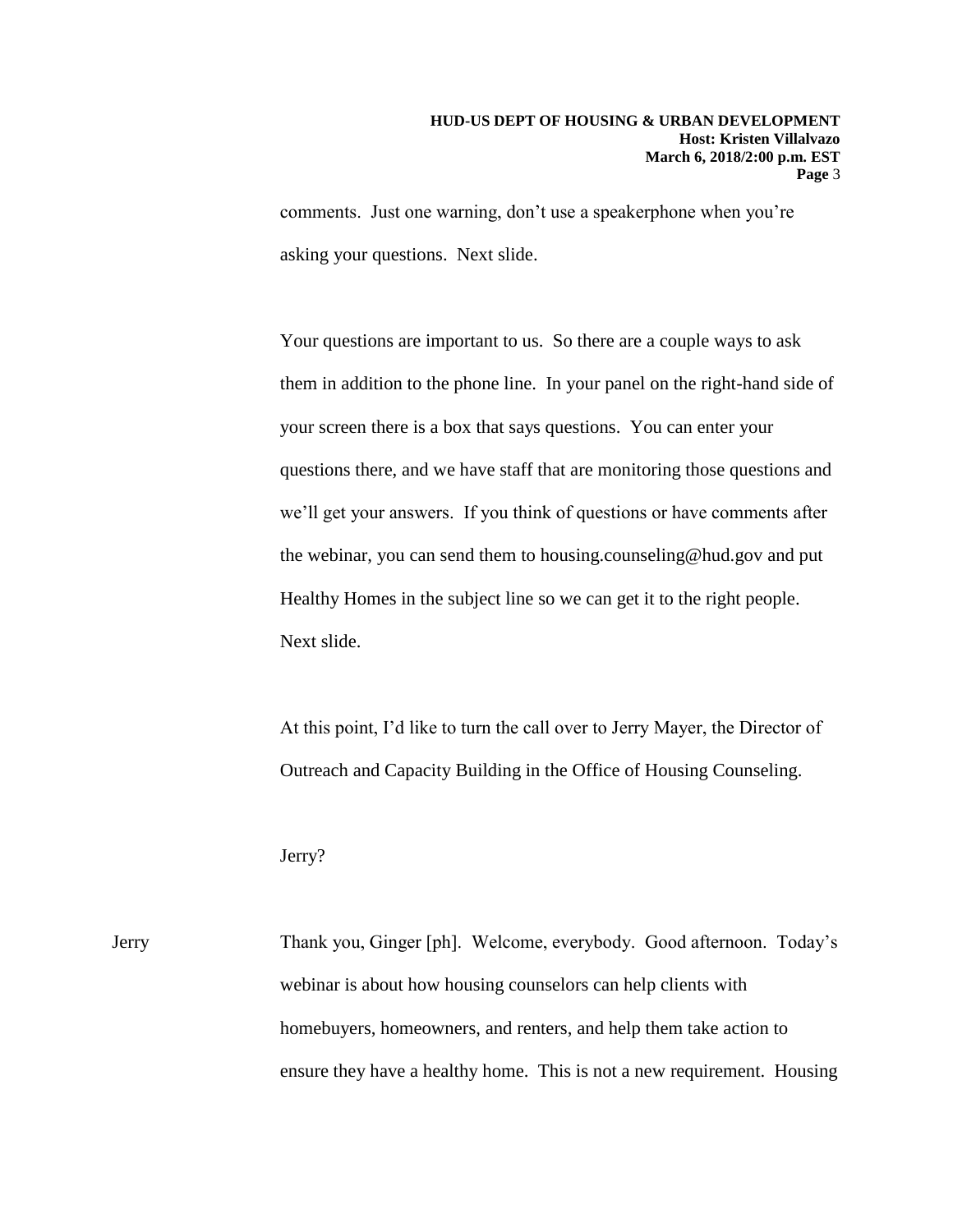counselors are not required to provide information about healthy homes, but housing counselors can play a key role in educating people of the importance of healthy homes and the simple steps that people can take to help keep their families healthy and safe.

Most specifically, housing counselors can play an important role in educating clients about how to purchase, rent, and maintain healthy homes, when they educate clients about lead-based paint, mold, or radon, or other potential hazards in the home or when they help make families aware of the laws and regulations that are in place to protect them from these hazards. They can also recommend steps and actions for preventing and addressing hazards.

To help us with this discussion, we have Kitt Rodkey from HUD's Office of Lead Hazard Control and Healthy Homes, and Amy Mortimer from ICF. Next slide please.

We'll cover the basic principles of healthy homes today, what do housing counselors need to know. Healthy homes is not a required topic for housing counselors, it's group education, rather most discussions of healthy homes are considered educational for clients. We will cover the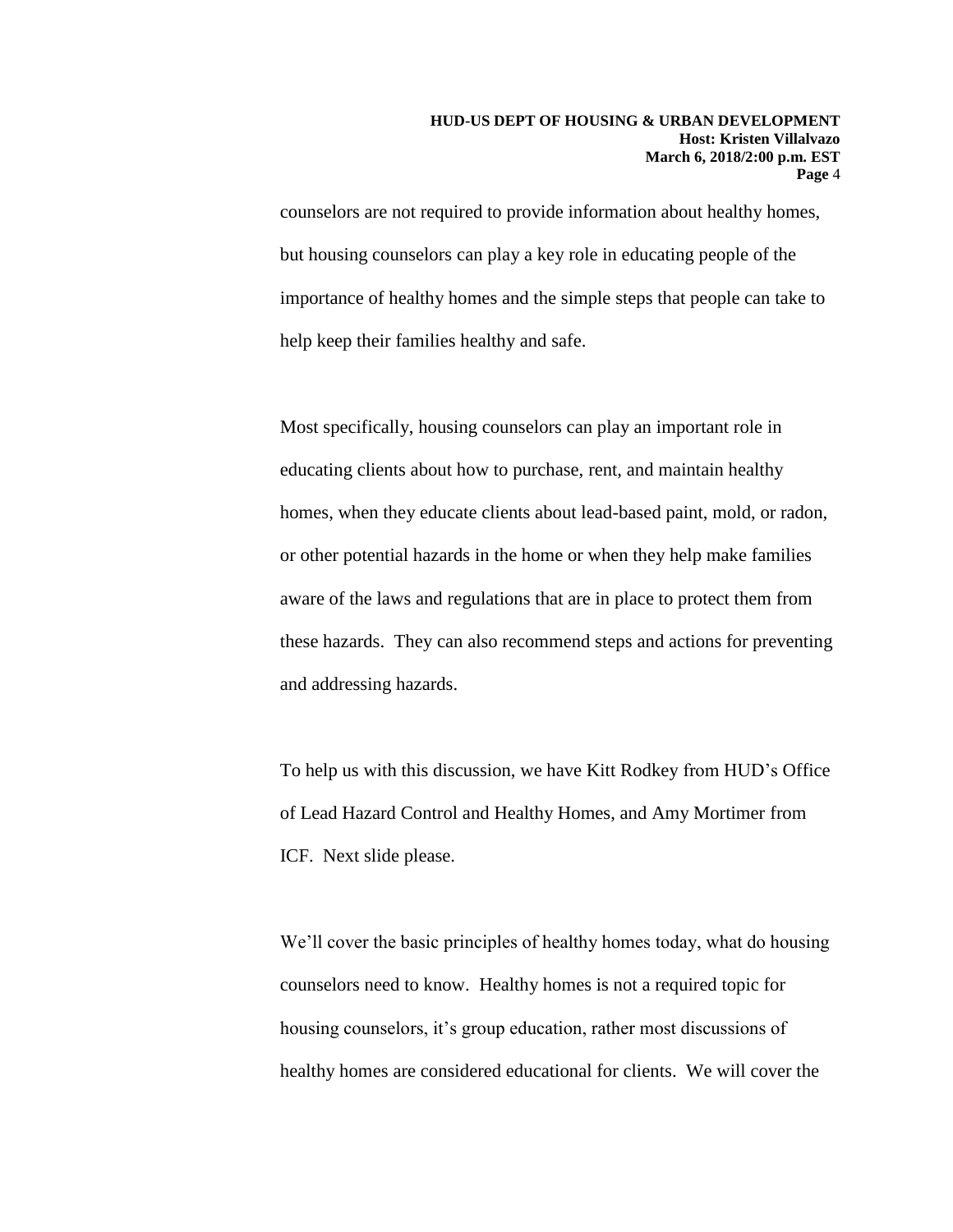most common hazards and the resources that you can use as housing counselors to find information you need on these topics. I will point out where there are requirements around lead disclosure and lead safe work practices. We'll also cover providing education, and we'll discuss the critical points that you should cover with your clients depending on whether they are homeowners, owners, or renters.

We'll talk about the Healthy Homes Toolkit, and we'll show you our new toolkit that summarizes everything that we're discussing in this webinar, and we'll save some time for Q&A at the end. There will be some polling questions throughout, and we'll use the questions box for you to respond to questions we post throughout the webinar. Let's move on to polling question number one.

You can see that we'd like to know what type of organization that you represent. Are you a participating local counseling agency; a participating housing counseling agency as a sub-grantee or affiliate of an intermediary; a participating intermediary, in other words, a HUD-approved intermediary, a state housing finance agency, or a multistate organization; or are you perhaps on the call but are not participating in HUD's Housing Counseling Program and you're just interested in the material which is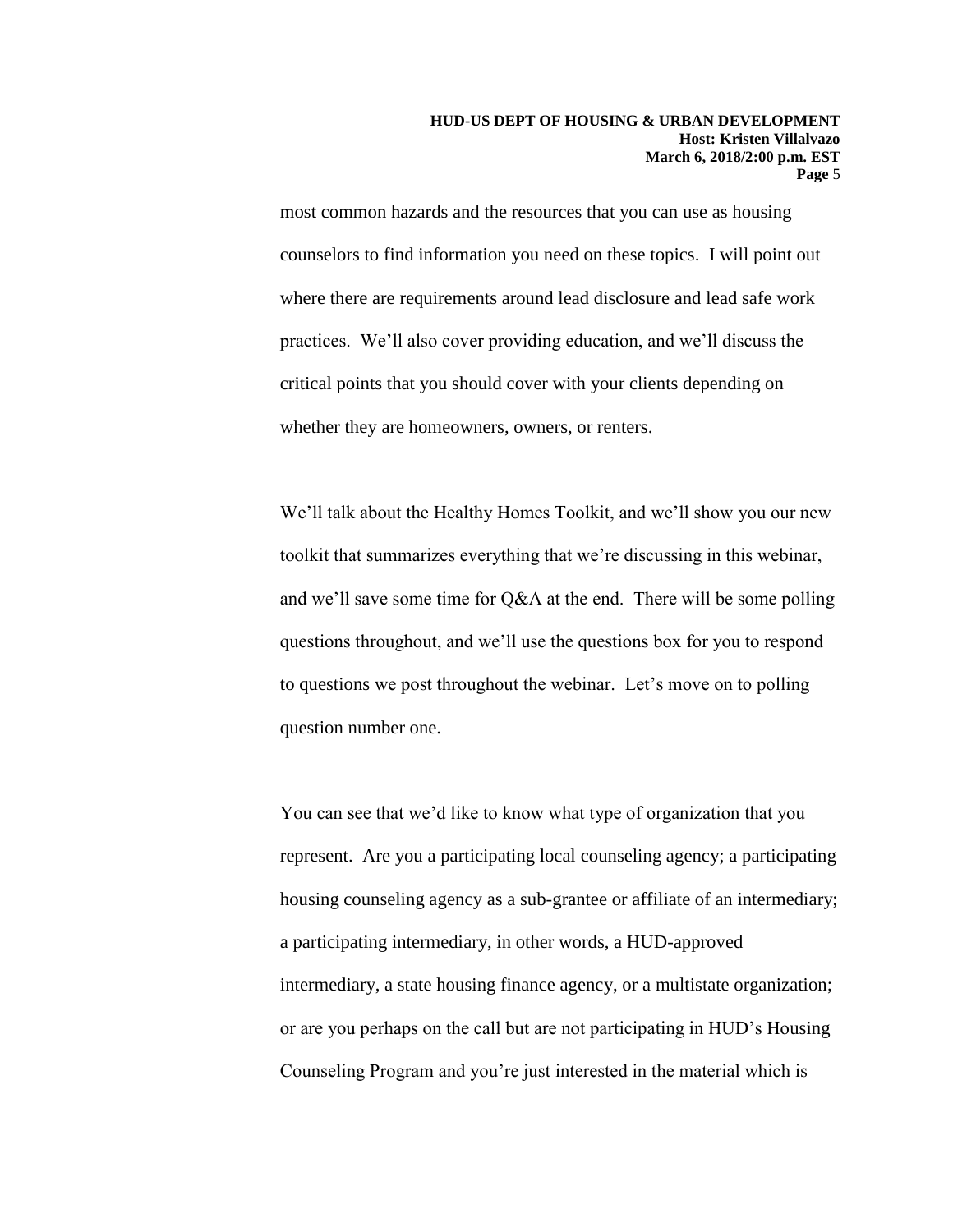fine; or other as the fifth choice. So go ahead and press the button on the pole, and then we'll get some results, and we'll see who's on the line.

Alright, about 46% of you are participating local housing counseling agencies, which is very nice to see. About 37% of you are participating housing counseling agencies as a sub-grantee, 3% are an intermediary organization, about 7% of the folks on the line are non-participating agencies, and other about 8% which is about where we expected it to go. Let's move on to the next question.

Polling question number two is "How much do you know about healthy homes?" So this should be a real quick one. One is nothing, two is a little, and three is quite a bit. So let's see what everyone responds with and find out where we stand.

Alright, well most folks almost 70% know a little bit about it, about 8% know nothing, and about 23% quite a bit. Looks like we're ready to learn. There's a lot of good information that can help fill in everyone's information today. Let us move on to our presenters for today, and we'll turn over the call to them.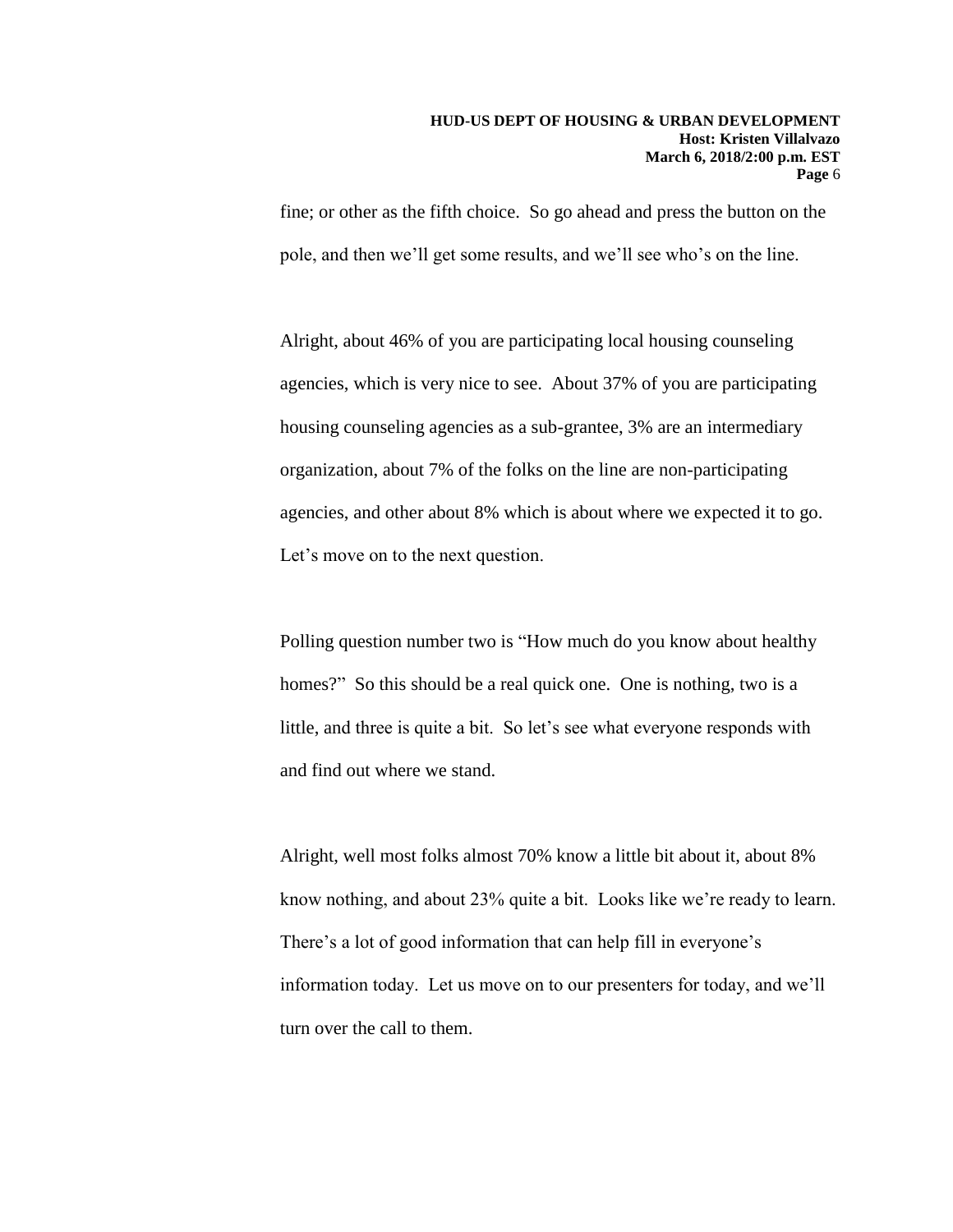Our presenters today are Kitt Rodkey from HUD's Office of Lead Hazard Control and Healthy Homes. Kitt is an expert on healthy homes and has been a significant contributor to the healthy housing informational resources that we will highlight in this webinar.

Amy Mortimer from ICF is an expert on healthy homes and was the primary author of the toolkit. Now, we also have several people on the call ready to help answer questions. So without any further delay, take it away, Kitt and Amy.

Kitt Thank you. Thank you very much, Jerry. Welcome, everybody. We really appreciate here in our office this opportunity for collaboration today. Just by way of context and to add some background, the Office of Lead Hazard Control and Healthy Homes provides funds to state and local governments to develop cost-effective ways to reduce lead-based paint and other hazards. We enforce HUD's lead-based paint regulations, provide public outreach and technical assistance, and conduct technical studies to help protect children and their families from health and safety hazards in the home, which we will see shortly.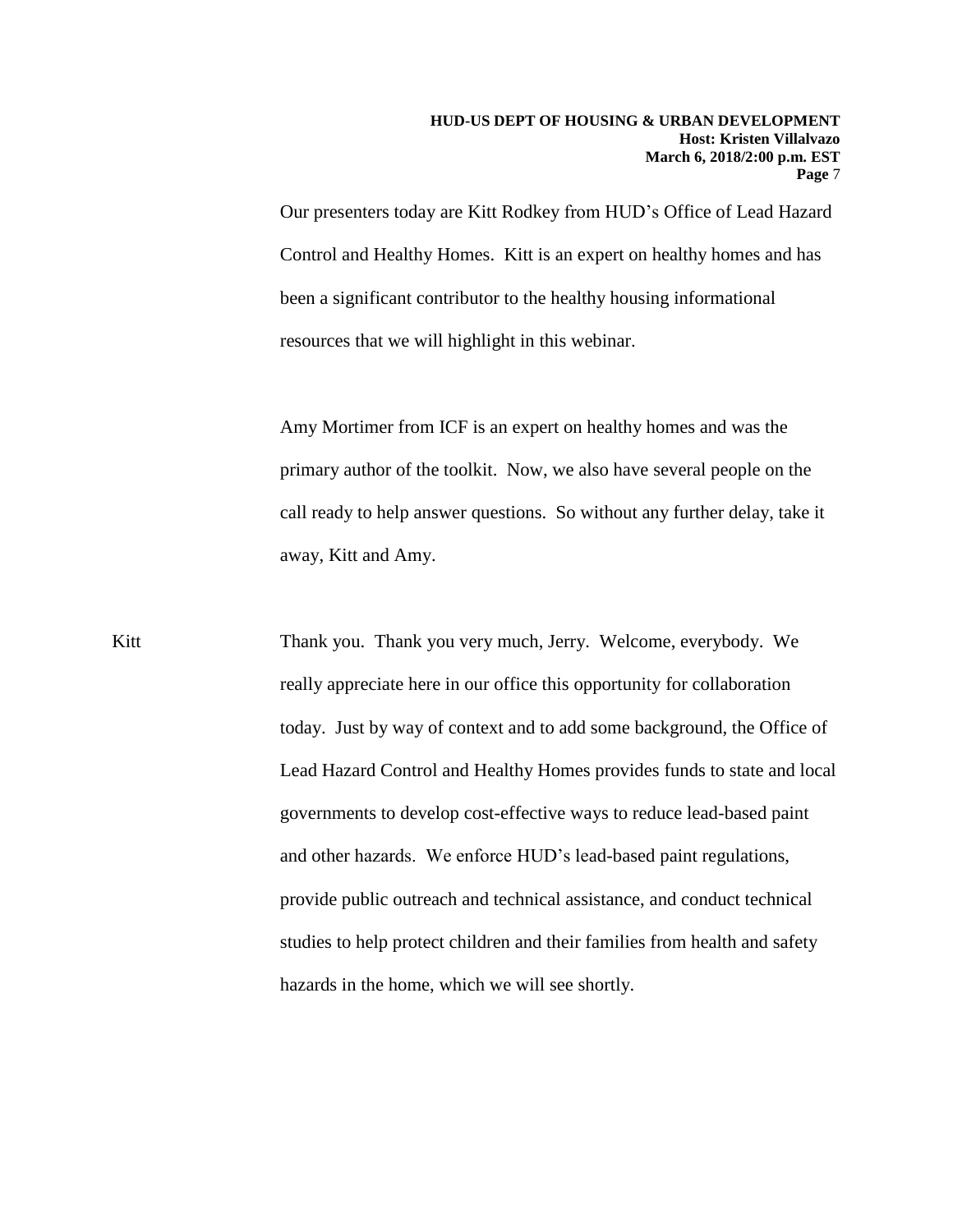The following slides are going to provide brief information on what we refer to as the principles of healthy homes. These are all scientifically based. These principles are also interrelated and help define a healthy home. These principles are impacted, and this is a very important point, by a range of factors such as the design, construction, maintenance, age, condition, as well as the actions and behaviors of the occupants which are homeowners or renters.

What is a healthy home? Let's define what we mean by the eight principles of a healthy home. Briefly, they are keep it dry, by this we mean prevent water from entering your home or a client's home through leaks and roofing systems, rain water from entering the home due to poor drainage, and check your interior plumbing for any leaking.

Keep it clean, control the source of dust and contaminants creating smooth and cleanable services, reducing clutter, and using effective wet cleaning methods.

The next principle is keep it safe. Store poisons out of the reach of children and properly label them. Secure loose rugs and keep children's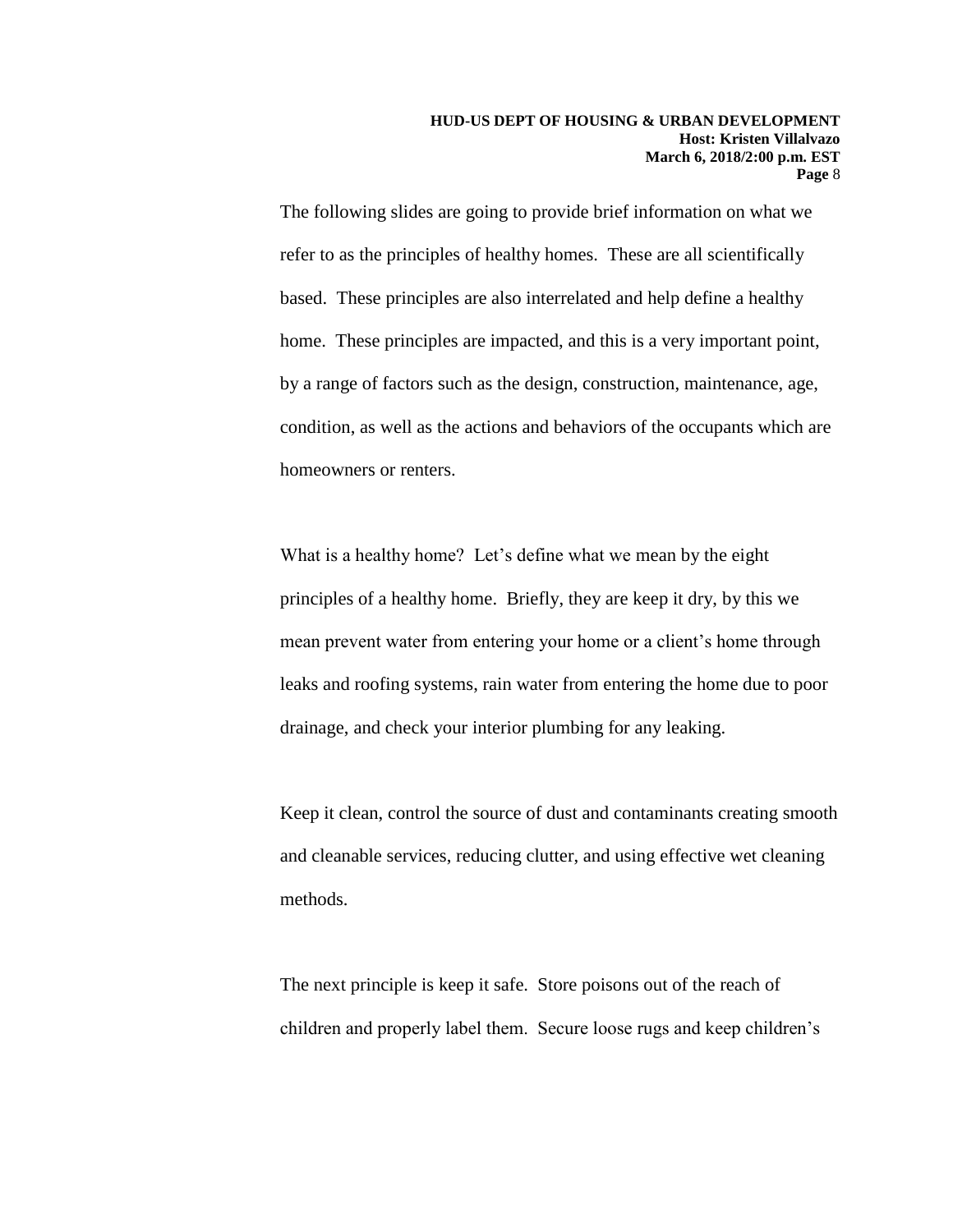play areas free from hard or sharp surfaces. Install smoke and carbon monoxide detectors and keep fire extinguishers on hand.

The fourth principle is keep it well-ventilated. Ventilate bathrooms and kitchens, and use whole house ventilation for supplying fresh air to reduce the concentration of contaminants in the home.

Keep it pest free. All pests look for food, water, and shelter. So seal cracks and openings throughout the home. Store food in pest-resistant containers. If needed, use sticky traps and baits. Enclose containers along with least toxic pesticides such as borax acid powder.

Keep it contaminant free. Reduce lead-related hazards in pre-1978 homes, pre-1978 homes, by fixing deteriorated paint and keeping floors and window areas clean using a wet cleaning approach.

Test your home for radon, which is a naturally occurring dangerous gas that enters homes through soil, crawlspaces, and foundation cracks. Install a radon removal system if levels above the EPA action level are detected.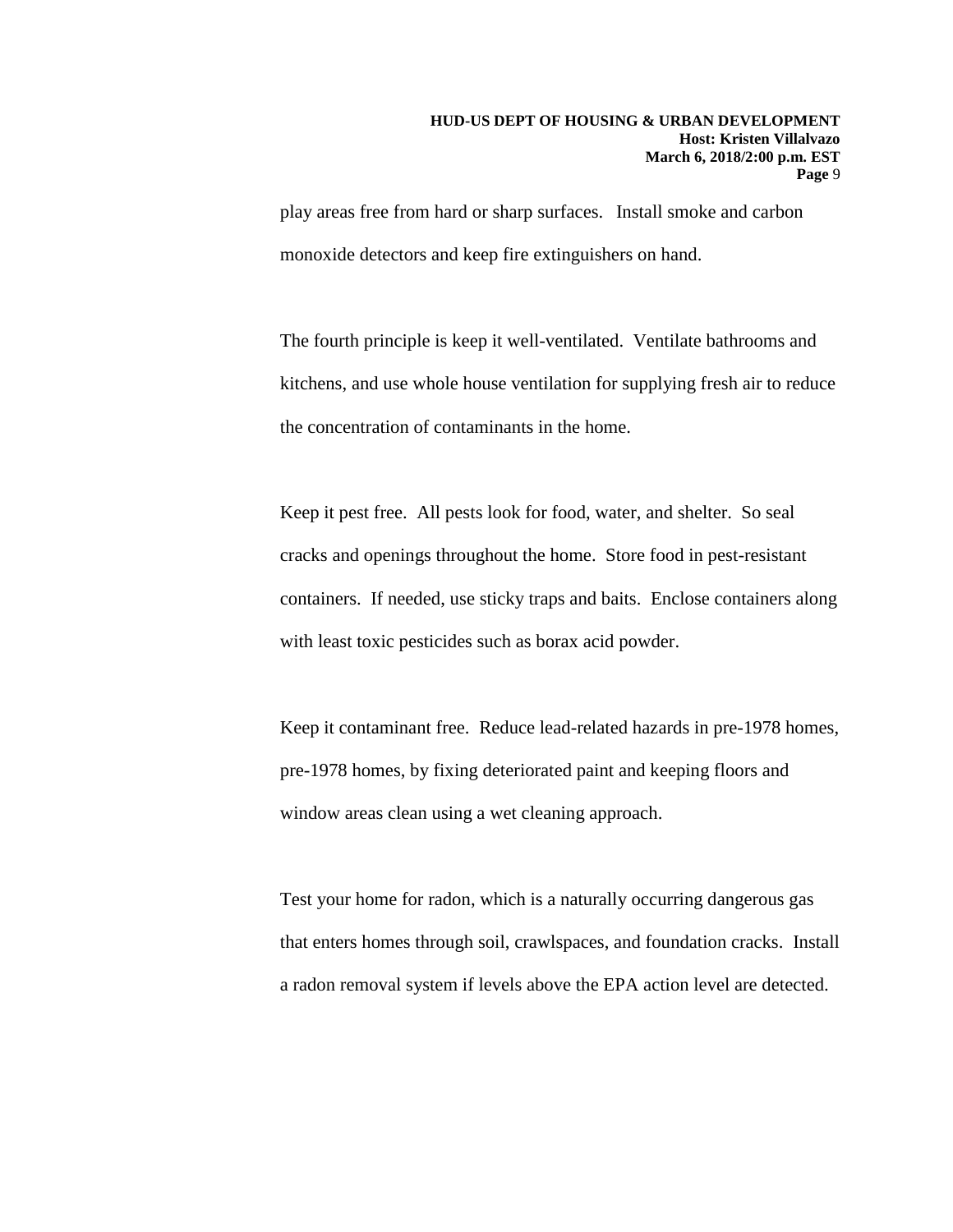Keep it well-maintained. Inspect, clean, and repair your home routinely. Take care of minor repairs and problems before they become large repairs and problems.

The last principle, keep it thermally controlled. Houses that do maintain adequate temperatures may place the safety of residents at increased risk from exposure to extreme cold or heat.

Now, as Jerry was mentioning earlier, housing counselors can play an important role in educating clients about how to purchase, rent, and maintain safety and healthy homes when they perform three basic functions: educate clients about potential hazards in their homes such as lead-based paint, mold, radon, pests, and carbon monoxide, as well as home safety and injury prevention; make families aware of the laws and regulations that are in place to protect them from these hazards including the Lead Safe Housing Rule, the Lead Disclosure Rule, and the Renovation, Repair, and Painting Rule. We're going to get into these in more detail shortly.

You may not mention all of these rules by name to your clients, but you should cover the requirements for disclosure and certified contractors as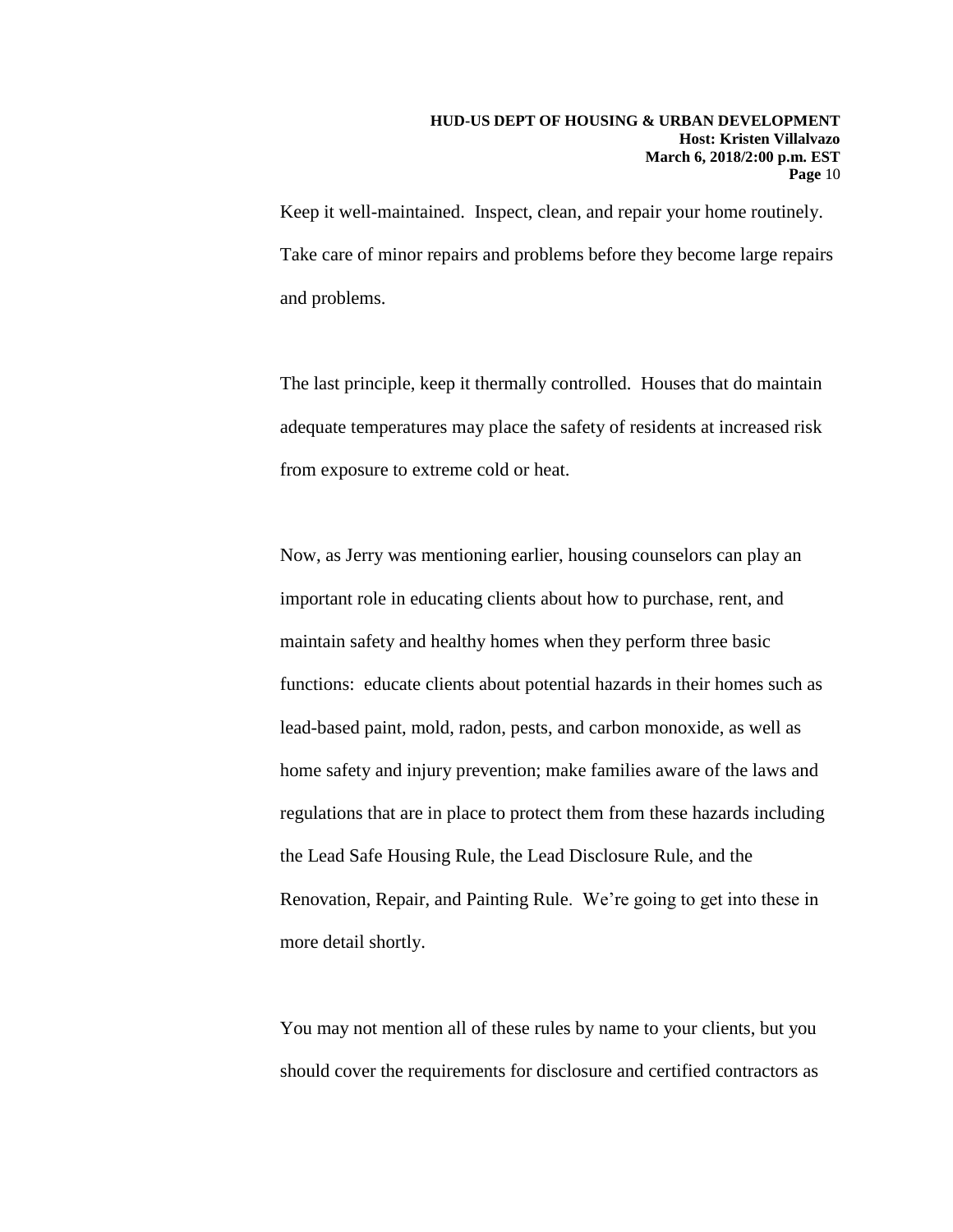you council them on the housing purchase process, the rental process, or counsel them on home repairs and contracting. Third, recommend steps and actions for preventing and addressing hazards. There are many resources available to educate households and guide them to safe practices that avoid hazards and make homes safer as we shall see shortly.

Reminder, this is not a requirement. We are talking about education, not counseling.

What should housing counselors know about healthy homes? This section goes a little bit deeper into what you as counselors need to know to counsel your clients effectively on healthy homes.

Now, we see six different major categories of healthy housing concerns. To advise your clients on health concerns in the home, you as housing counselors, should have a working knowledge of common household concerns and the recommended practices for maintaining a safe and healthy home. Housing counselors should be familiar with key resources, common hazards, and as we were just saying, the principles of healthy housing, specifically, they should know about these six major hazards. We'll go into more detail shortly.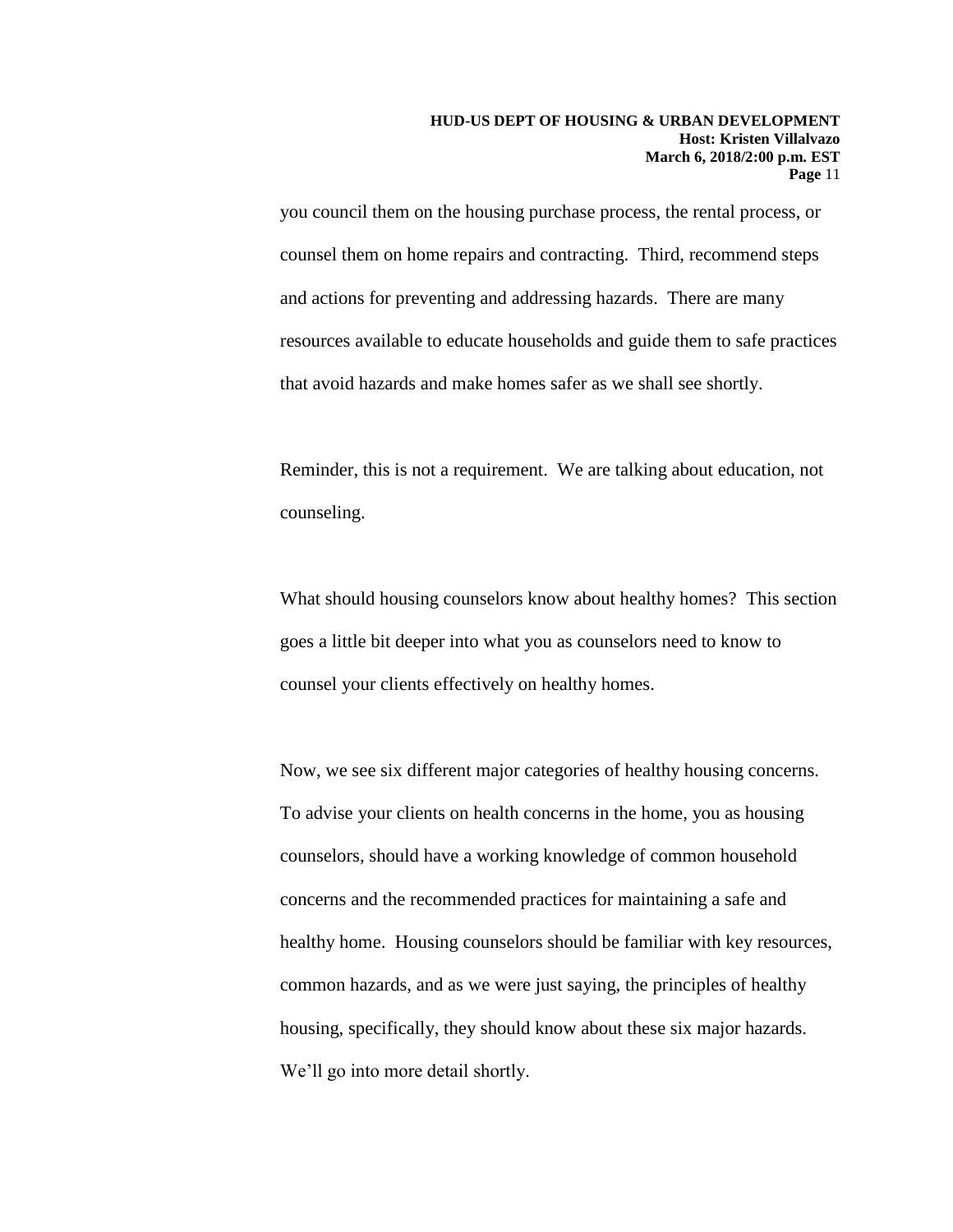HUD has developed detailed resources on each of these hazards, and we will show you where to find these. For today's purposes, however, we will simply give you a high-level overview of each. There are other hazards such as second-hand smoke and asbestos and others not covered in detail today, but we will refer to resources that have information on those hazards as well.

Now, let's start with lead-based paint and lead hazards. Lead-based paint hazards are especially dangerous for children under six years of age because exposure can lead to severe health issues and developmental delays. Lead-based paint was banned in 1978, so the major rules related to lead-based paint use 1978 as the trigger date. If you're in an area with older homes, this rule is one you should become very familiar with.

When purchasing or renting a house that was built before 1978, certain rules about disclosure apply. This is extremely important. Property owners are required by the Lead Disclosure Rule to provide potential buyers or renters about any known lead in the home. Buyers have a right under the Disclosure Rule to a ten-day period to conduct a lead-based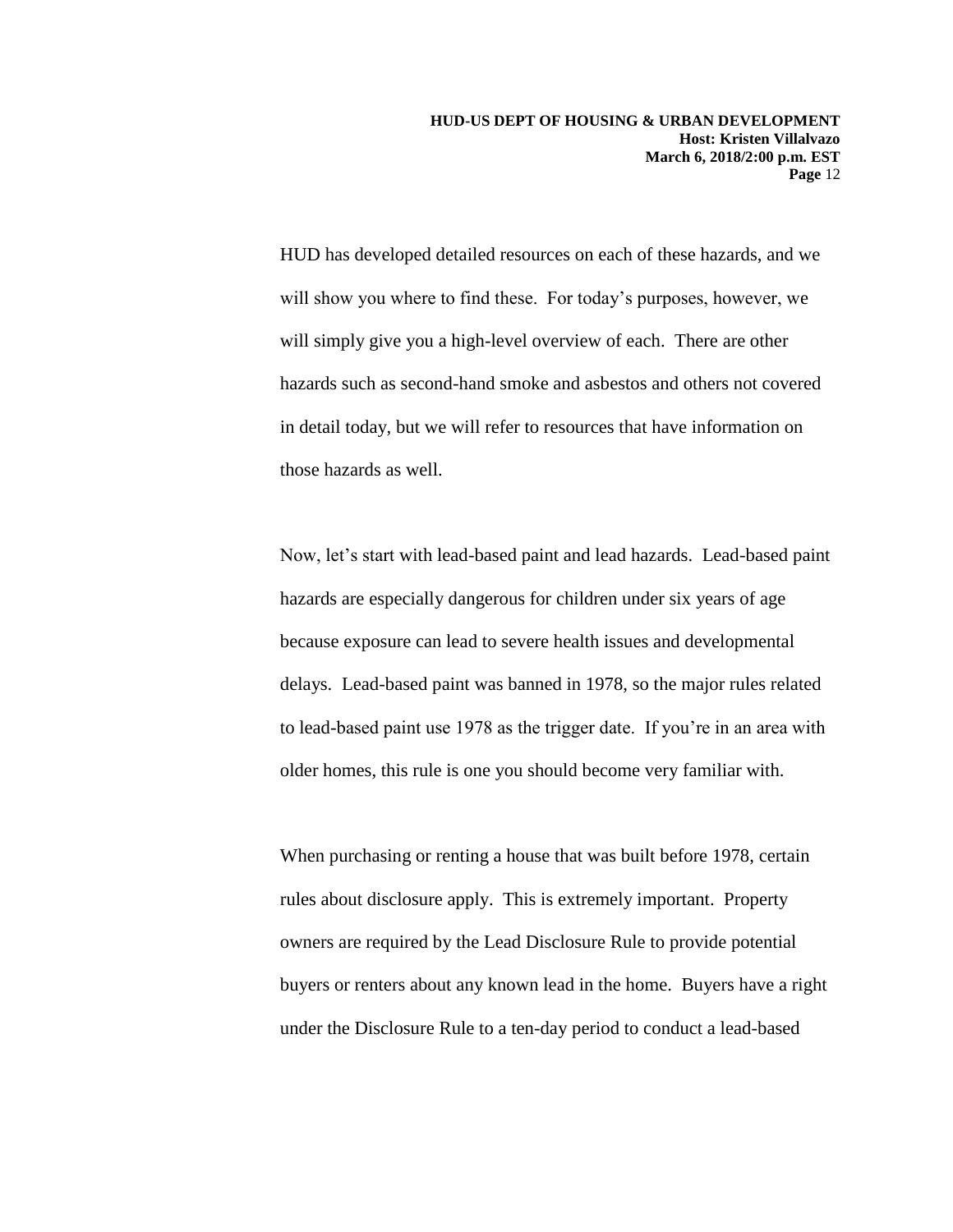paint inspection or risk assessment before being obligated under contract to buy the house.

Property owners are also required to provide buyers and renters the Protect Your Family from Lead in Your Home pamphlet prior to purchase or lease. This pamphlet is a very good resource for housing counselors to use when educating clients about the risks and rules regarding lead-based paint. When pre-1978 properties are renovated, the work must be done using lead safe work practices as required by the Renovation, Repair, and Painting Rule. Let's talk about mold and moisture.

Mold can cause allergic reactions, trigger asthma, and in some cases produce toxins that can cause severe health problems. Mold can be prevented by keeping the house dry, fixing water problems and leaks, maintaining good ventilation, keeping humidity low, and avoiding carpets in moisture prone areas like bathrooms and basements.

When mold is growing in the home, clean the surface if possible or remove the item such as carpet or upholstery from the home. Use protection when cleaning. Engage a mold removal specialist for extensive mold.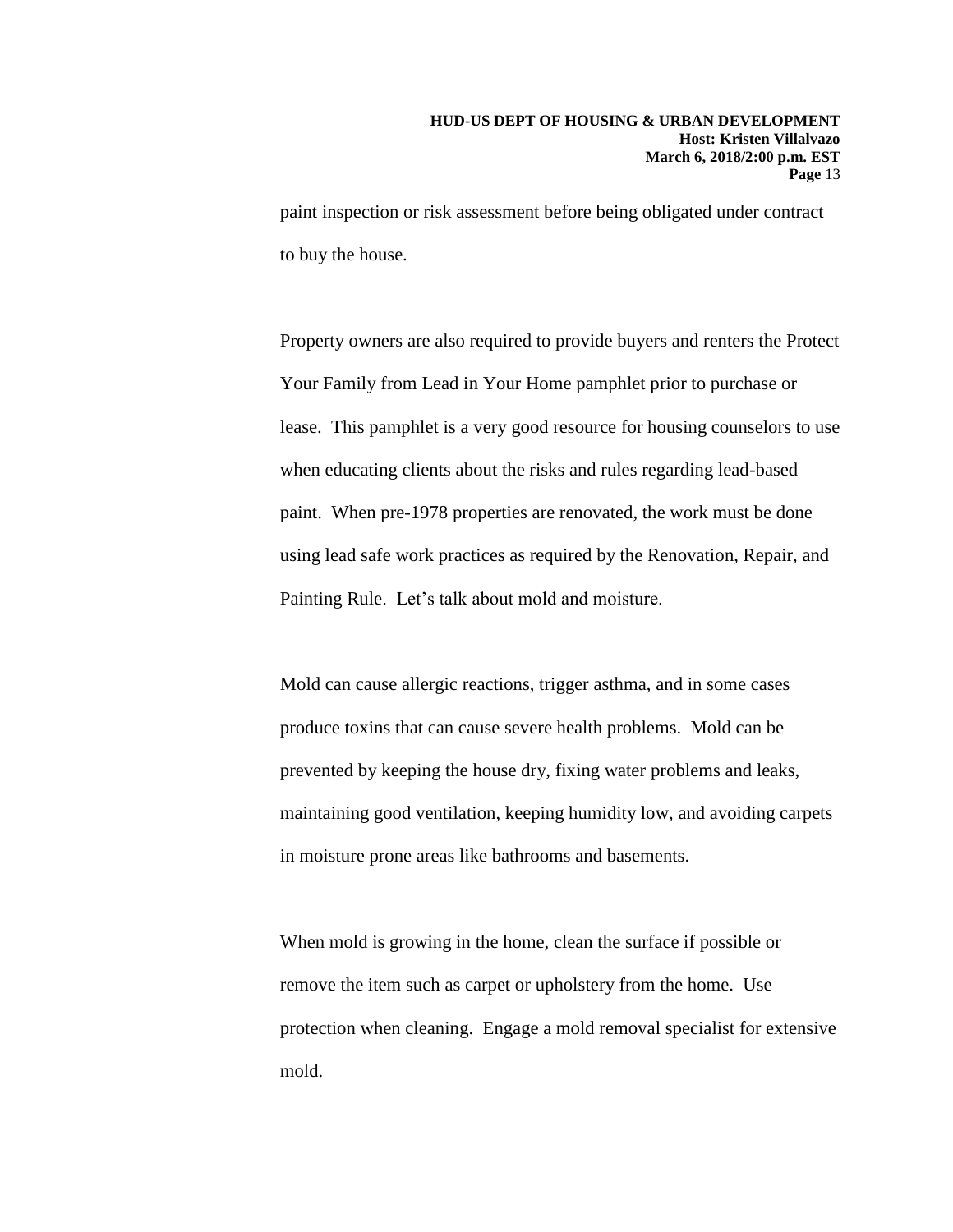Radon is a radioactive gas that cannot be seen or smelled. It is the second leading cause of lung cancer after smoking. Radon is found in the dirt and rocks beneath houses. About 1 out of 15, 1 out of 15 homes has as radon problem. You can test for radon with a kit from a hardware store or purchase by mail or hire a professional tester. If a test reveals a radon problem, there are professional solutions.

Carbon monoxide, carbon monoxide similar to radon, is an odorless, tasteless, and invisible gas. Unlike radon, it is produced by common household appliances. When not properly ventilated, carbon monoxide emitted by these appliances can build up and poison residents. Carbon monoxide poisoning can cause brain damage and even death. To protect carbon monoxide poisoning, install carbon monoxide detectors in the home, preferably near sleeping areas and on every floor of a home, every floor of a home.

Pests, the presence of mice, roaches, bed bugs, and other pests can trigger asthma attacks and other health problems. Integrated pest management, or IPM, is a way to remove pests without using toxic pesticides by denying them food, water, and shelter.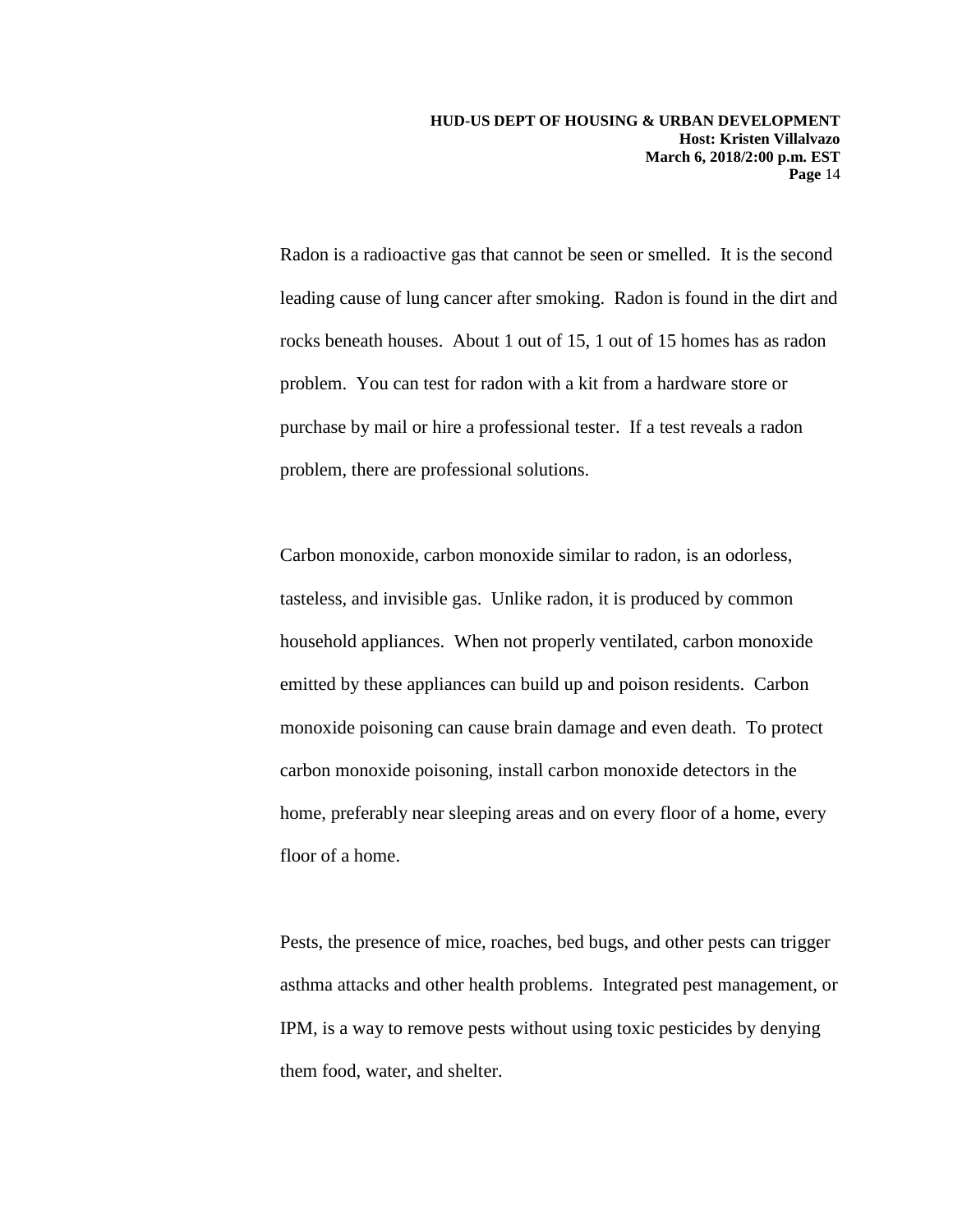The last category is home safety and injury prevention. Well, it may seem from the list so far that we are mainly concerned about toxins in the environment, healthy homes principles which we've discussed earlier, also address other home safety issues. Home accidents such as fires, drowning, and poisoning are the reasons for thousands of preventable deaths and injuries every year. Household chemicals and window blinds are a particular concern to households with young children.

Simple steps such as securing cleaning products, installing smoke detectors, using appropriate fencing, and other basic safety practices can improve household safety. These six major categories of hazards are the reason for the eight principles that we outlined earlier in the presentation.

Bruce, did you want to do a brief recap for us now?

Bruce Sure, Kitt. Thanks a lot. We wanted to reach out to everybody, the counselors on the phone and give them a chance to in respect, test their knowledge a little bit. So we have some questions on here which you can type in to the answer box, and we're going to give you a little bit of time to think about it. When, the question is, "Why do we say a healthy home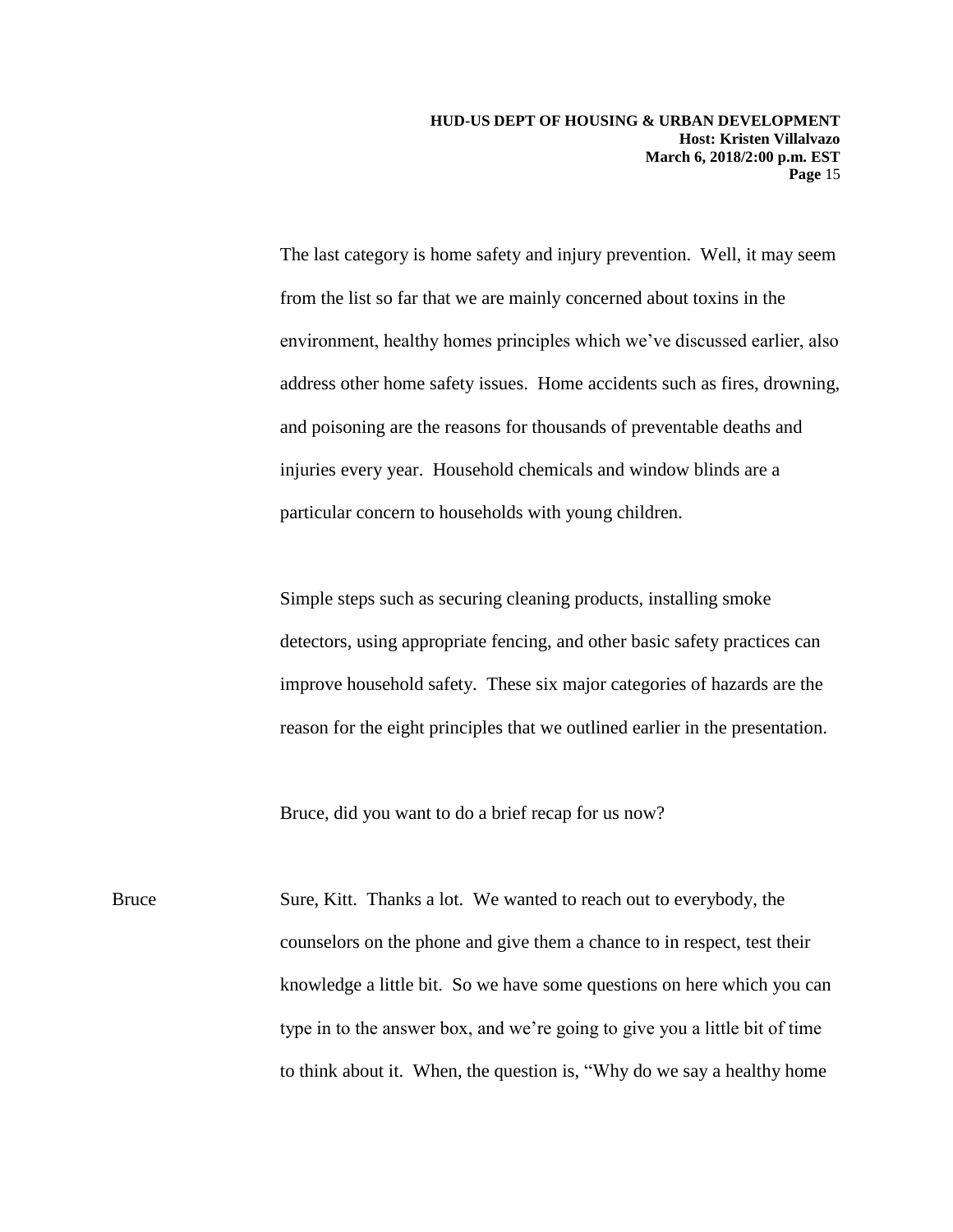is dry?" So take a moment and answer the question why a dry home would be healthier than one that's not. Please, type in some stuff, and I'll give you a couple seconds. I see somebody popped up an answer, to prevent mold, mold, mold again. Lot of answers, people are looking at mold, and I think you all have the right idea. Mold likes dampness. So, the number one reason for a dry house, most beneficial is to prevent mold.

"Why do we say a healthy home is clean?" It's another aspect of the healthy homes, safety, asthma, prevents pests, to eliminate, a lot of good answers here. We come up with an answer to avoid accumulation of dust and contaminants including deteriorated lead-based paint or any kind of chemicals that are used around the house.

Now, how about well-ventilated? "Why do we say a healthy home is well-ventilated?" I see a couple things, asthma, prevent respiratory problems, buildup of toxins, airflow, fresh air, can't complain about that. I love fresh air myself. To ensure high air quality, just used a different term.

How about well-maintained? A healthy home is well-maintained. Why would that be important? To prevent mold and toxins, less costly. I see a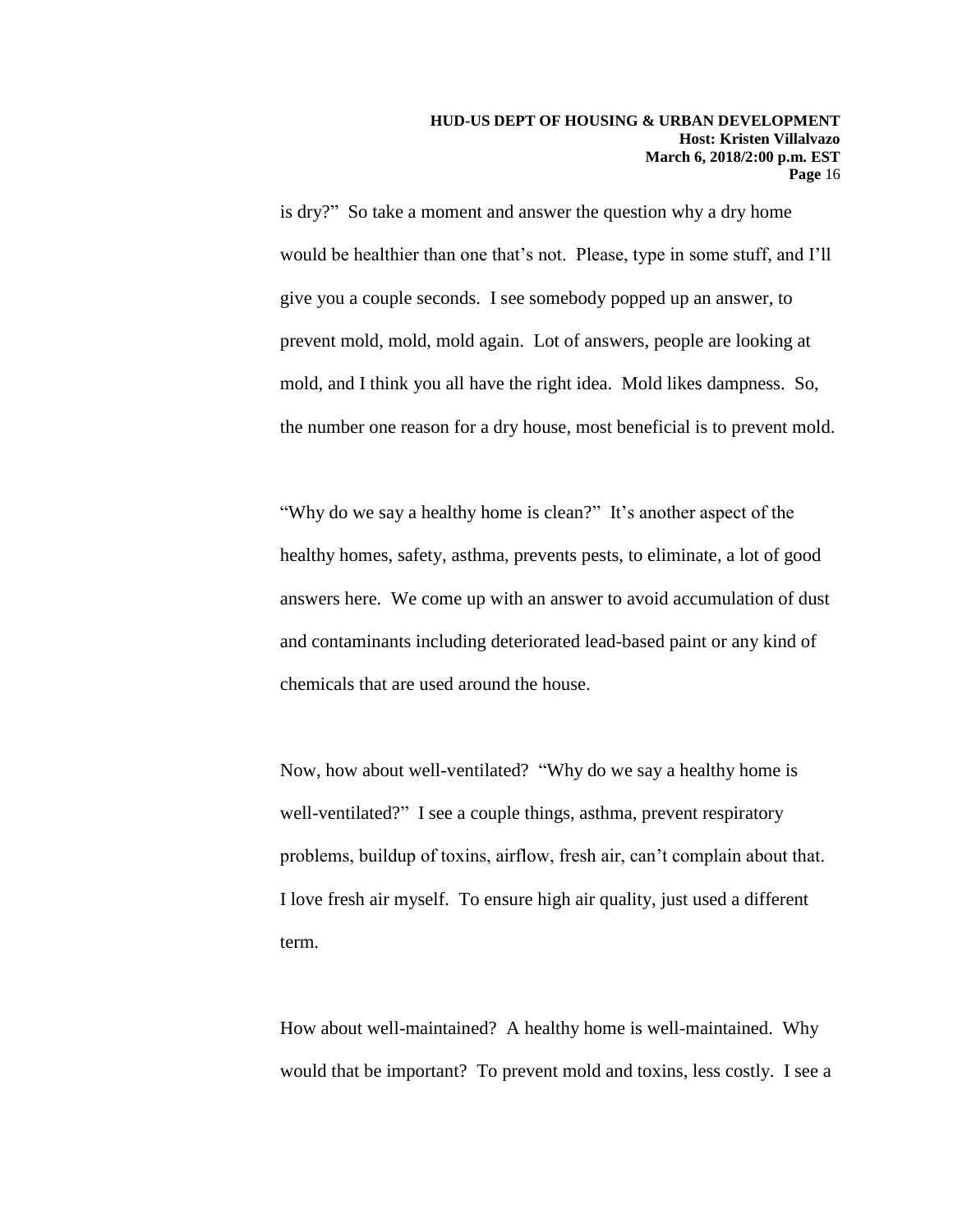lot of answers coming across. Great typing there, free of pests. Well, final answer is a well-maintained house is likely to avoid safety hazards. If you take good care of it and prevent damages from escalating into largescale things, it can also be a cost savings over the long run.

Kitt Thank you, Bruce. Thank you. So we have a number of helpful resources for you. We know this is a lot of information, so that is why through this webinar today and in other ways, you'll have a lot of information to continue educating yourself and educate your clients on how to have a healthy and safe home. So you don't have to remember all this information. There are materials that you'll have later to refer to. Let's talk about three publications that are probably the highlights of our materials that we can offer housing counselors.

> These are a series of resources called Everyone Deserves a Safe and Healthy Home. The Consumer Action Guide is short, targeted to the general public, and perfect for your clients. This is written in user-friendly language, it's not technical. The Stakeholder Guide, this is for professionals, offers a deeper level of information for the various stakeholders involved in creating healthy homes including you as housing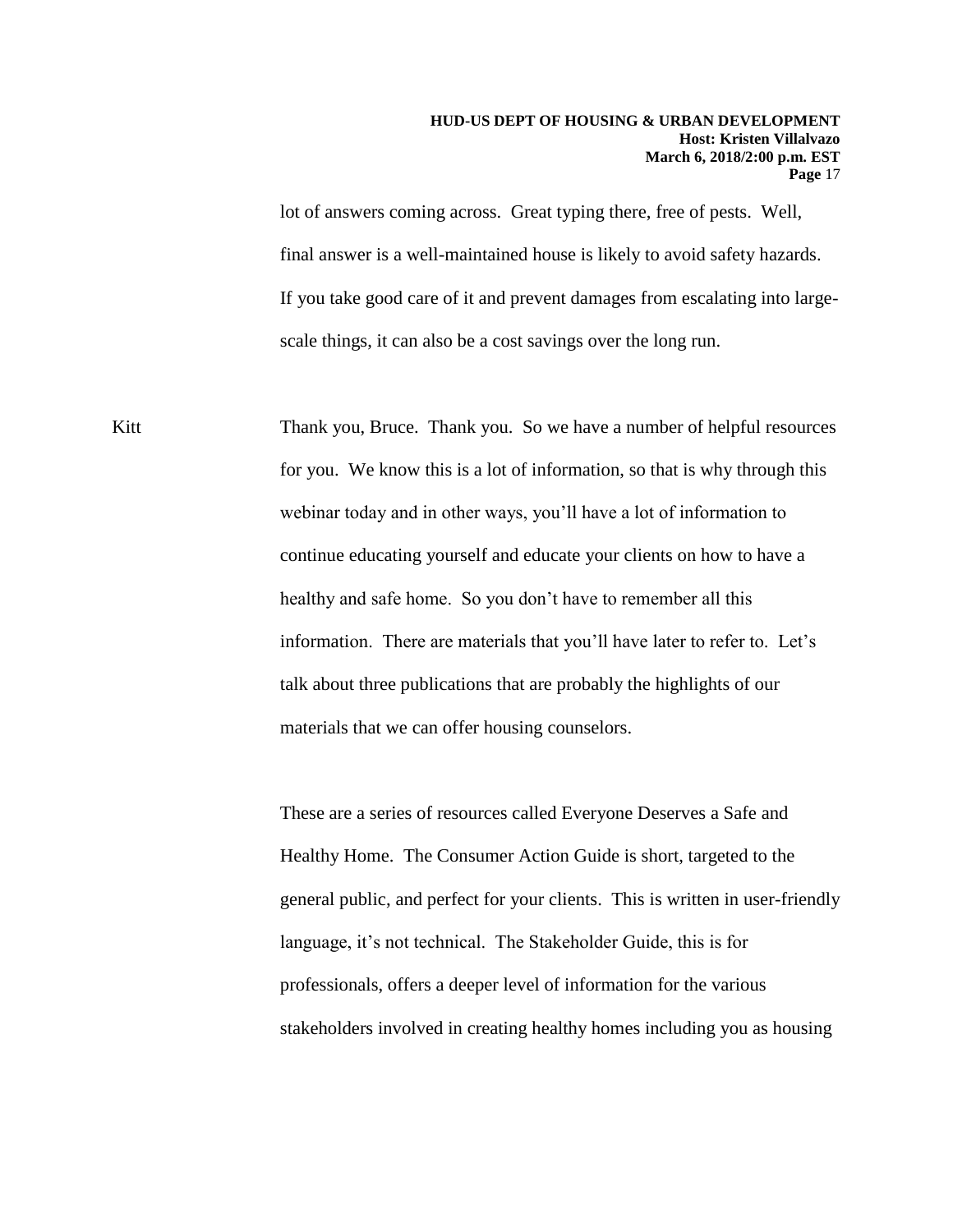counselors. You may want to read this guide for your own education, it's much more detailed than the Consumer Action Guide.

There's an app available on iTunes and Google Apps and is a great tool that you can use to encourage clients to download and use in their homes. That app is based on the Consumer Action Guide, it's very user-friendly, and provides all the highlights of what we've been discussing today.

The Protect Your Family from Lead in Your Home pamphlet was designed to educate homebuyers and renters about lead hazards and the rules that protect them. Civil [ph] law requires that it be given to buyers and renters of homes that were built before 1978. It's a good resource to walkthrough, and we encourage you to walkthrough with your clients.

Then, the third resource we're talking in detail today about is the Housing Counseling Healthy Homes Toolkit that covers all of the information in the webinar and more. Our office has worked very closely with the Offices of Housing Counseling and their contractor in developing it, and I think you're going to find it a very helpful tool for you. It summarizes and lists all these resources and links directly to them. We'll show it to you before the end of this session.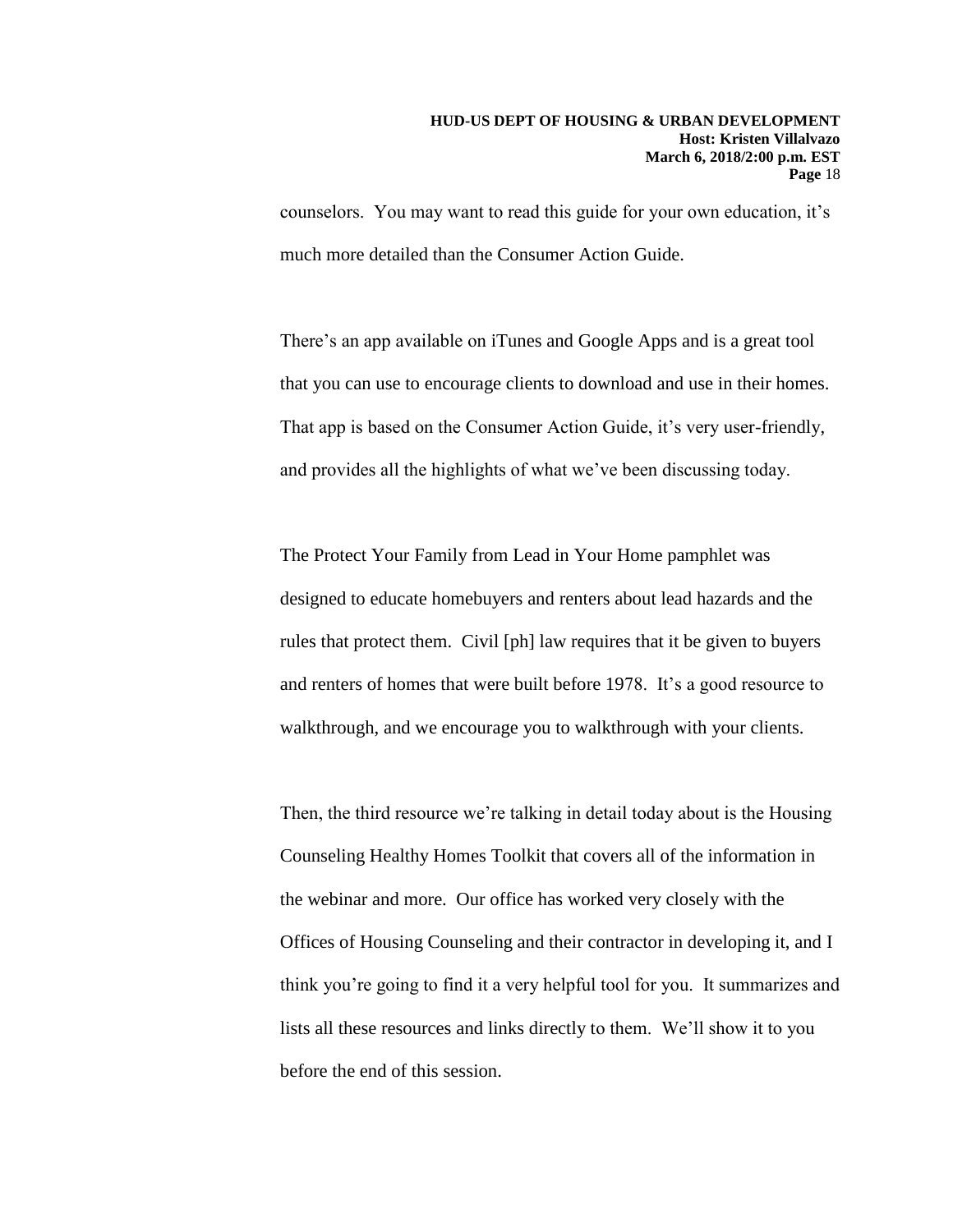Let's pause for a moment and take a closer look at what we call that Consumer Action Guide is the Everyone Deserves a Safe and Healthy Home. This offers a very helpful snapshot of all the categories that we cover, the principles, and other hazards in a one-stop shopping format plus some others. It offers tips for users with limited resources, it focuses on children's health. There's a section on home safety that identifies 11 common traps.

The final pages, and this is one of my, I think, most important parts I think of this publication, is a room-by-room description of potential trouble shots. This is a graphic that links the principles with particular rooms and those hazards. So it's a very easy way to become familiar with everything that we're saying.

Next, the polling question three, "What helping home concern is most prevalent in your area?" Take a few moments and type in, lead, mold, moisture, something else, name it. I'm seeing radon.

Bruce Do we have any results for the poll available? So it looks like radon is another common thing.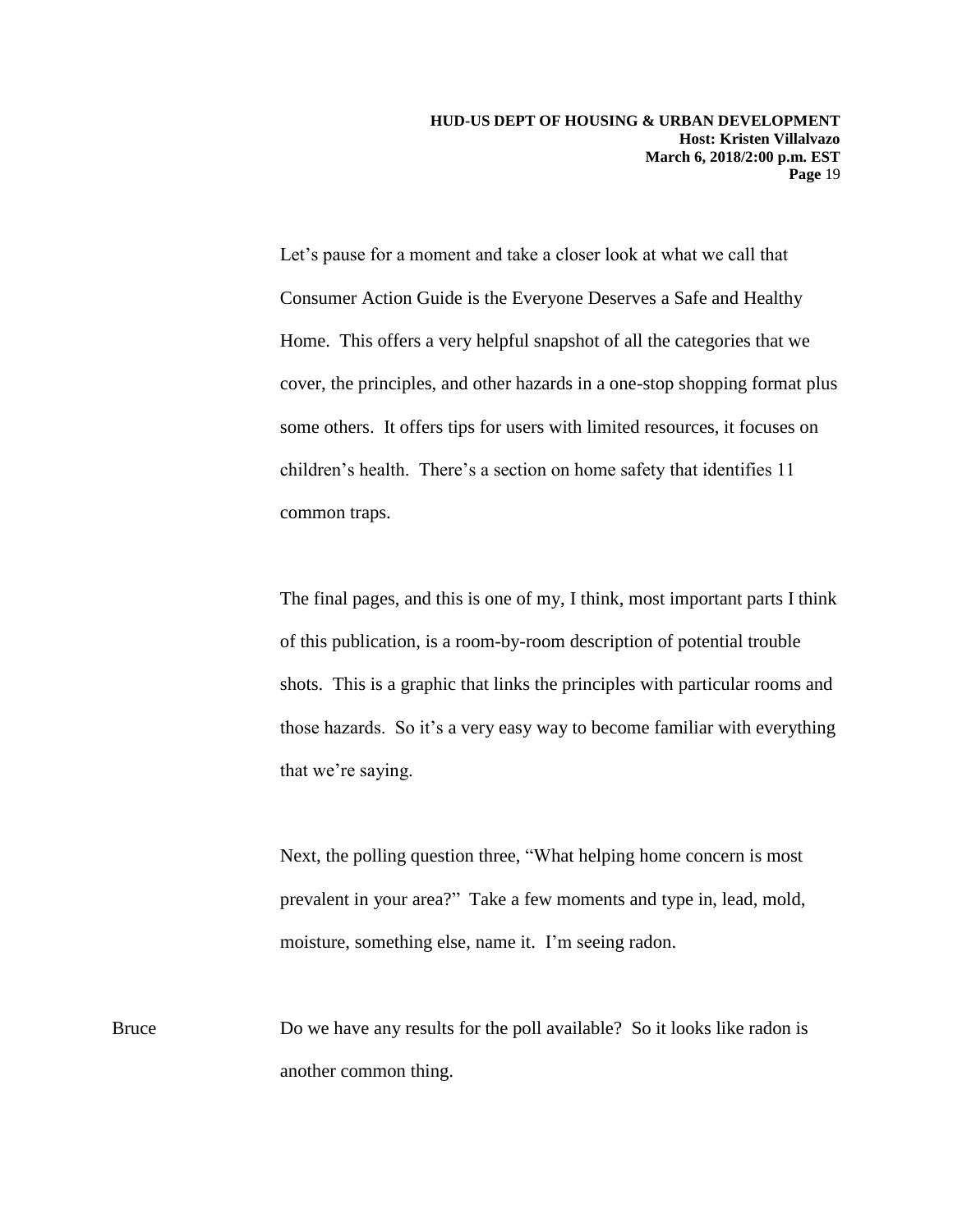Virginia You should be able to see the results.

Bruce I can only see one line.

Virginia Okay. Lead is 33%, mold and moisture seems to be the most prevalent at 58%, and then 9% of people mentioned an other, but they didn't specify what it was.

Bruce Good. Well, thank you. Thank you very much. We'll move on to the next slide and keep moving our way through here. My name is Bruce Haber. I'm the Director of the Programs and Regulatory Support Division for the Office of Lead Hazard Control. We go out and enforce on the lead regulations, including the Lead Disclosure Rule, Lead Safe Housing Rule, and subsidized programs, and we do an awful lot of outreach on those efforts. I'm here specifically to talk a little bit more about the requirements for the lead-based paint rules.

> Now, as housing counselors, you will need to think about your clients specific educational needs around healthy housing. They are slightly different depending on whether your client is buying a home, renting a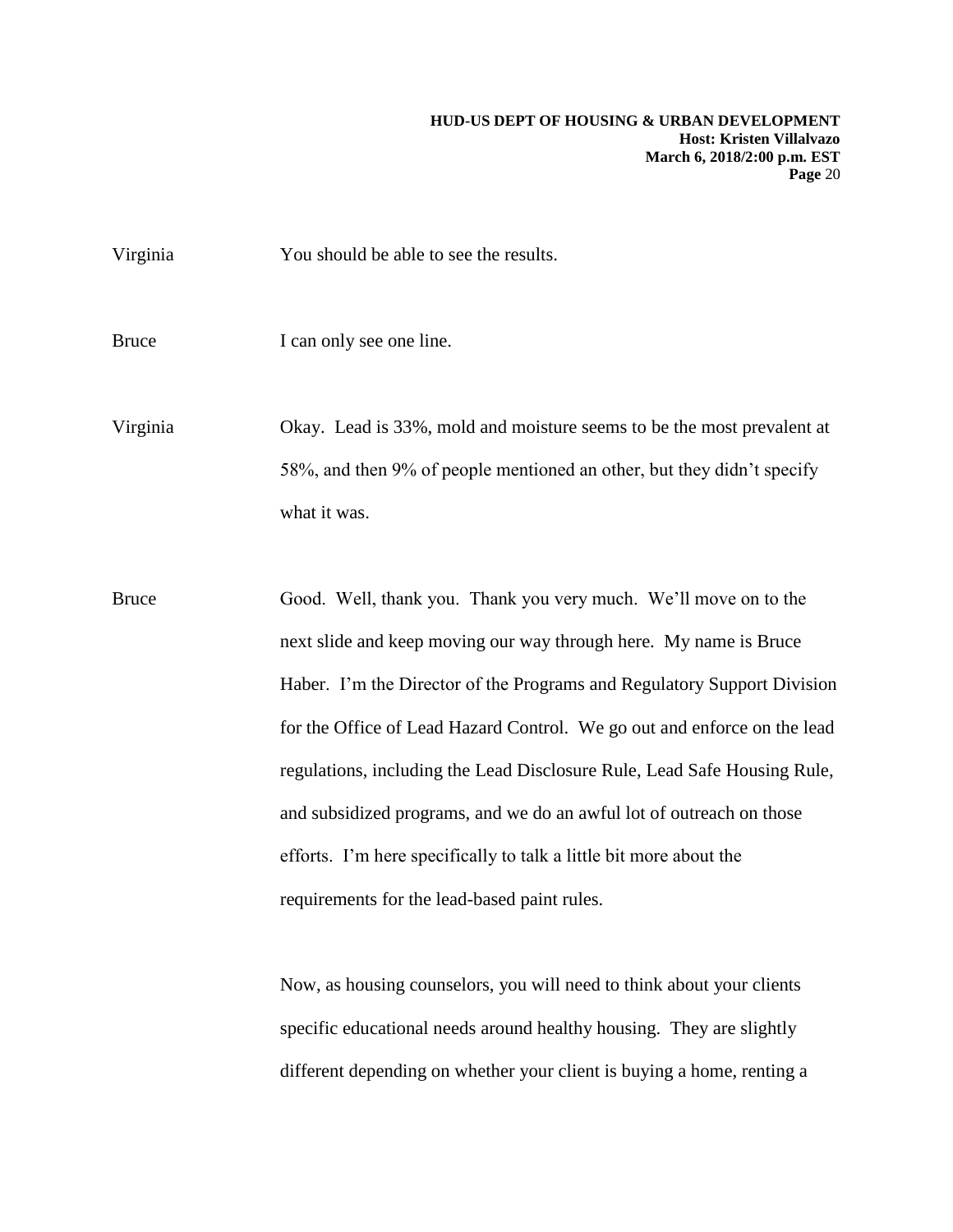home, or already owns a home. The Housing Counseling Healthy Homes Toolkit provides checklists as Kitt mentioned to help you walk through the necessary information with each type of client. We'll cover each one briefly here as regards to lead-based paint.

For homebuyers, they need information about their rights as a purchaser and then their ongoing responsibility as a property owner. You can check out the toolkit for the homebuyer healthy homes checklist for a full list of topics that might be discussed. If they are buying a house built before 1978, they need to know about the lead-based paint and the rules that provide them some levels of protection.

They need to know, as it was mentioned earlier, that their rights under the Lead Disclosure Rule include their right to a ten-day period or some other negotiated timeframe, where they can conduct testing of the house for lead-based paint or do a risk assessment to look for lead-based paint hazards before they become obligated under a contract to actually buy the property. They need specific information about lead hazards and how to identify them and then how to maintain the home to avoid lead hazards in the future.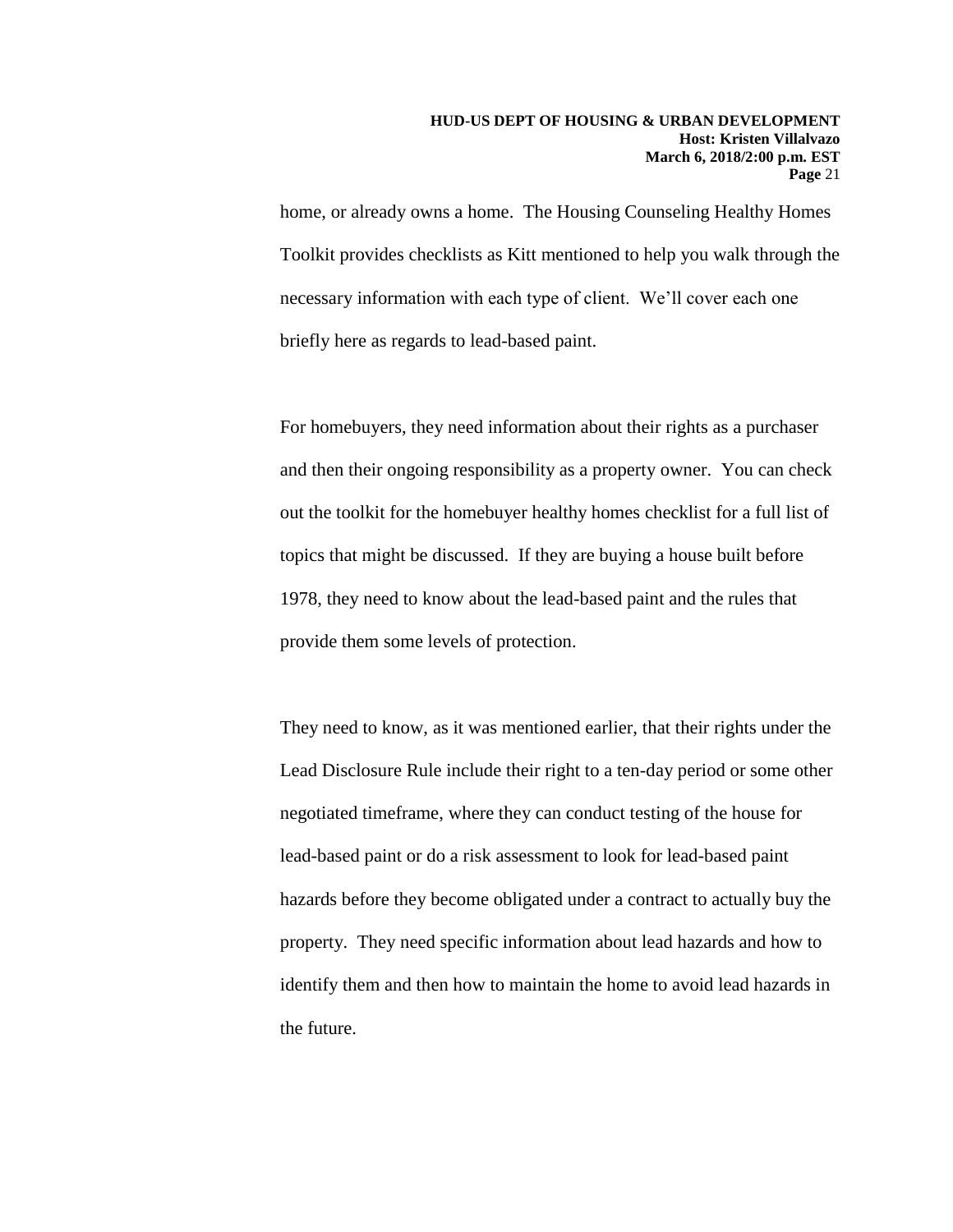They should also know about the precautions to take if they hire a contractor to do work in their home and a home improvement project disturbs painted surfaces. As a housing counselor, make sure you walk your clients through the HUD EPA pamphlet, Protect Your Family from Lead in Your Home, and then also the disclosure form.

In the disclosure form, there's several required elements. There's a warning statement about housing built before 1978. The seller has to indicate whether they know about lead-based paint in the house, and knowing means they've done testing. They have to identify what reports of testing is available and pass that along.

So regardless of the age of the home, homebuyers should learn good maintenance practices to maintain the healthy home. That's why we want to keep it dry. We want to keep it clean, safe, well-ventilated, and for pre-78 houses, we want to make sure that we keep the paint intact and even it's a good idea for all houses regardless of the construction date.

For renters, they need to know their rights concerning healthy housing. They also need to know how to recognize hazards so they can report them to their landlords. So once again, see the toolkit for the renter healthy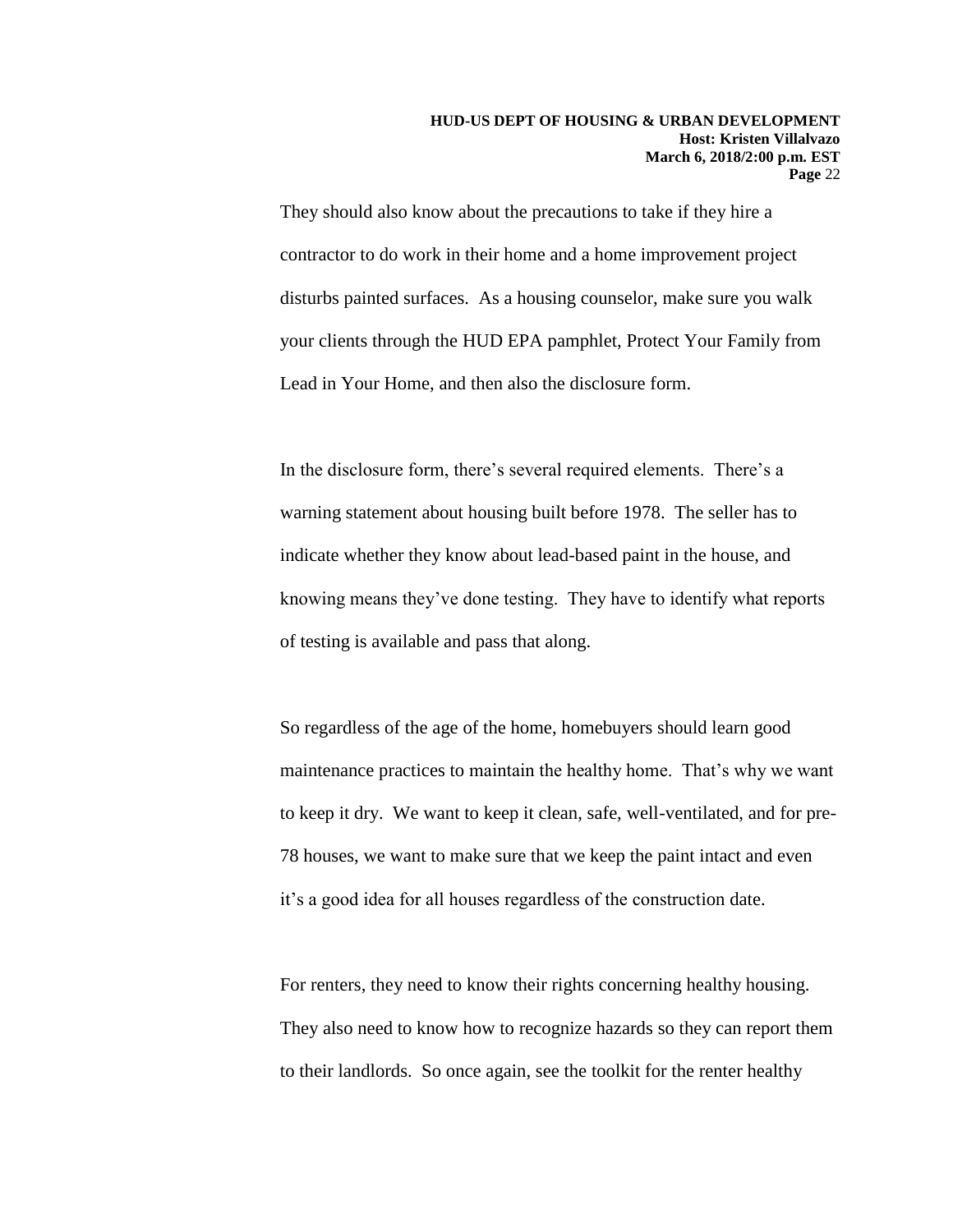homes checklist. If they are renting a pre-1978 unit, they must receive disclosure of any known hazards when they sign the lease. It's basically the same requirements as when a purchaser is buying a house. If there is knowledge, the knowledge needs to be passed along, and the current owner is the one that would have the most knowledge.

If a child is poisoned by lead in a unit, the tenant needs to speak to their doctor and to the health department. Today, the definition of a leadpoisoned child is one who has a level of five micrograms of lead per deciliter of blood. As Kitt pointed out earlier, it does cause long-term health problems for young children when they're exposed.

If a tenant is receiving rental assistance through a HUD program, the housing counselors need to be sure that they're educating the tenants on their rights to a decent, safe, and sanitary unit and the various protections that are afforded by federal law. In any home, they should be informed of healthy homes principles and be encouraged to speak to landlords about hazards.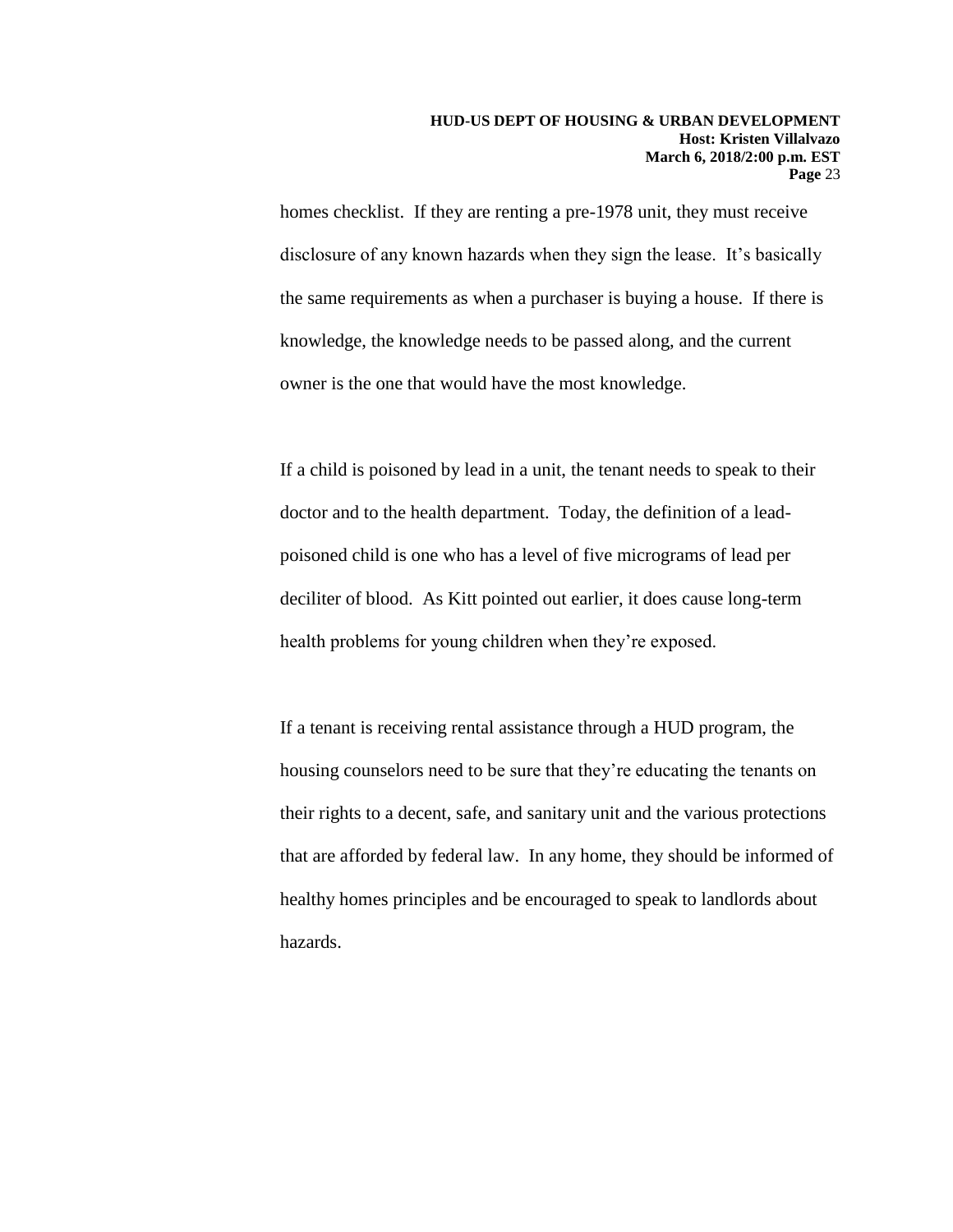As a reminder, as with homebuyers, renters must receive the disclosure information when they sign a lease for a pre-1978 unit. All other information is optional, but important for their health and safety.

For homeowners, they need to have information on how to keep their homes healthy. This information on maintaining a clean, dry, wellventilated home to avoid mold, pests, and air quality issues. Owners of pre-1978 homes also need to know how to avoid creating lead hazards if they do renovations on their own or if they have a contractor come in and do renovations in their home how to avoid creating and leaving behind lead hazards that can expose the family members to lead dust from improperly worked on projects.

They also need to understand the responsibilities under the Lead Disclosure Rule if they decide to rent or in the future, sell the property. Once again, see the homeowner healthy homes checklists for more information on healthy homes including lead-based paint. As a reminder, this information is optional, but it is important for health and safety.

Kitt Thank you, Bruce. After a disaster, so a lot of information that we offer to make available to housing counselors so that you can in turn work with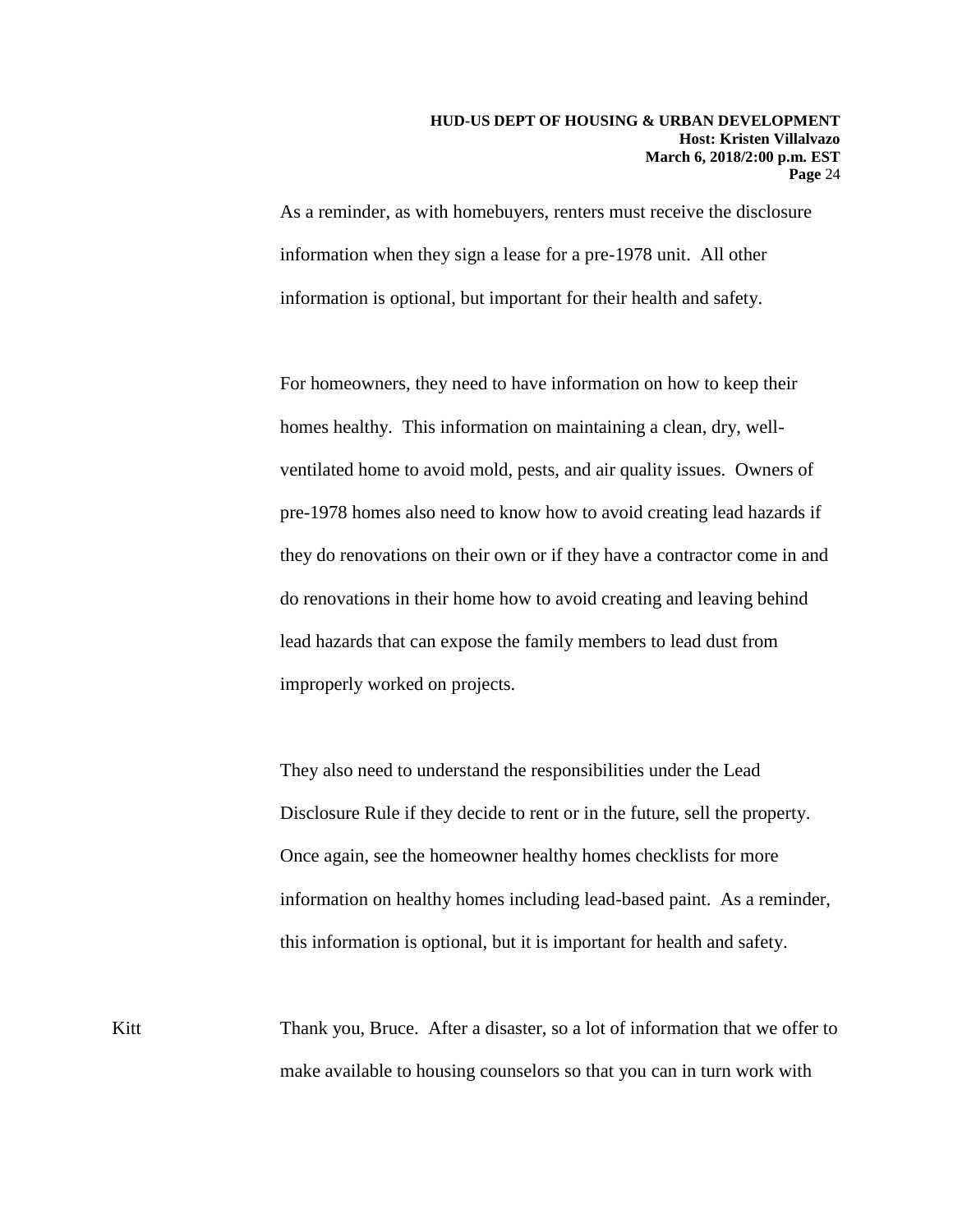your stakeholders and with your clients about a disaster pertaining to the fact that new hazards can be created after natural disasters, including mold, lead hazards, and safety issues. You can play a significant role after a disaster helping clients navigate disaster recovery programs and addressing the hazards that typically arise post-disaster. For example, people may need support addressing mold in their homes, hiring appropriate contractors, and using safe work practices for reconstruction.

The Disaster Recovery Toolkit has all the information at your fingertips for guidance on counseling post-disaster. In particular, I would recommend a publication called Rebuilding Healthy Homes a Guide.

Any questions? Please type your questions into the questions box.

Bruce We'd like to pause just for a moment, yes, to ask for questions if anybody has any.

Virginia While we're waiting for questions to be phoned in, we do have some written in questions. One was, "What should a tenant do if the disclosure was not given in a house or apartment that was built before 1978?"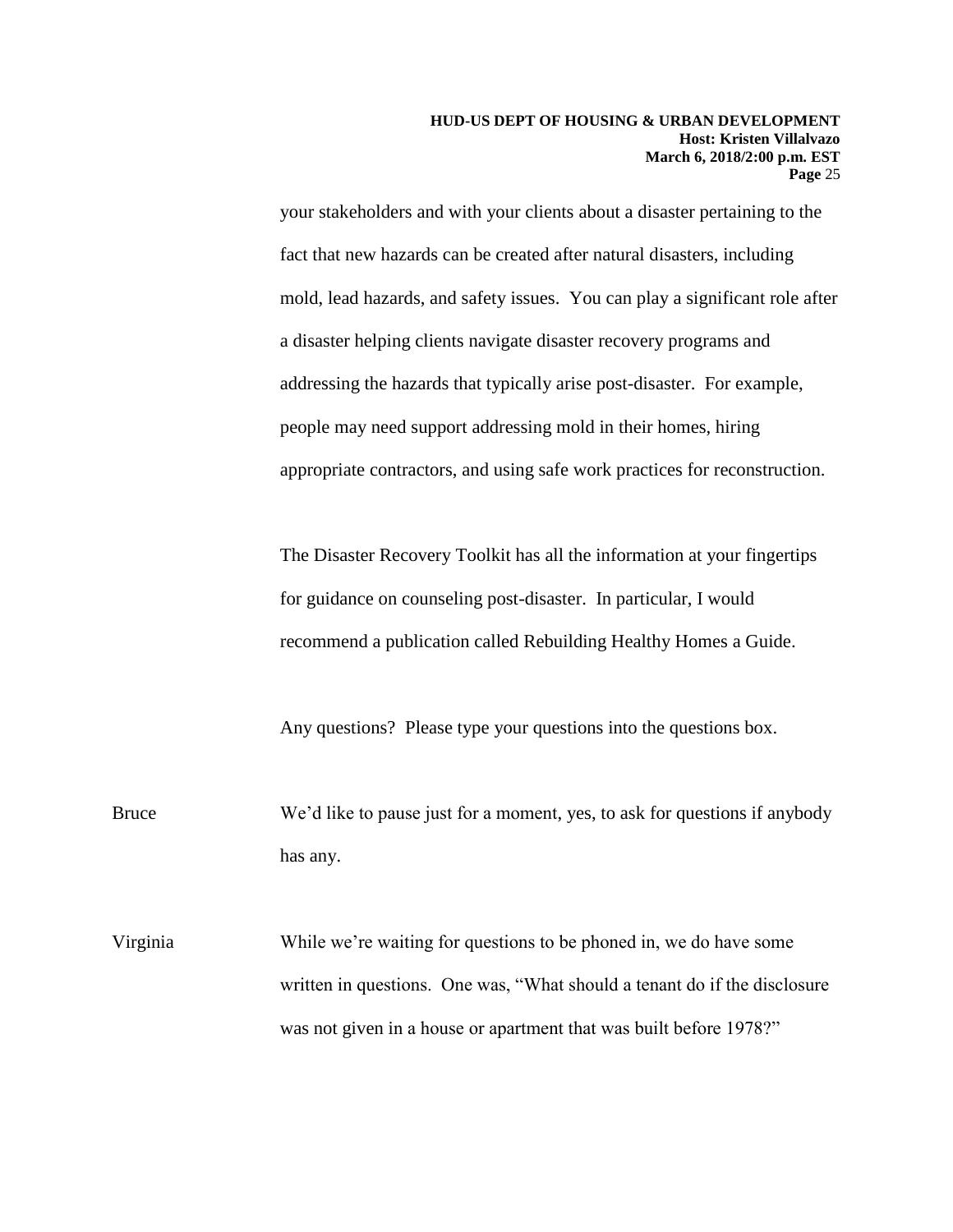Bruce If a disclosure has not been given at the time of the sale or the leasing transaction, you can have the option to file a complaint with either HUD or the EPA. There's National Lead Information Center and it's available through the EPA's website or the HUD lead website. You can refer them to us, the Office of Lead Hazard Control, and we will investigate not just their lack of receiving a disclosure but also other tenants in the property, other properties owned by that owner. If they have, usually it's just an enforcement action for the lack of providing the disclosure form and the pamphlet, and hopefully, there's been no harm which is one of the things that we investigate.

> If we find that an owner is not providing disclosure, we will negotiate a settlement usually to include extensive testing of the property, extensive repairs, and elimination of lead-based paint hazards. That's pretty much, filing a complaint is the number one thing that somebody can do if they did not receive a disclosure.

Virginia Allen, would you explain how they call in their questions?

Moderator **Absolutely.** [Operator instructions.]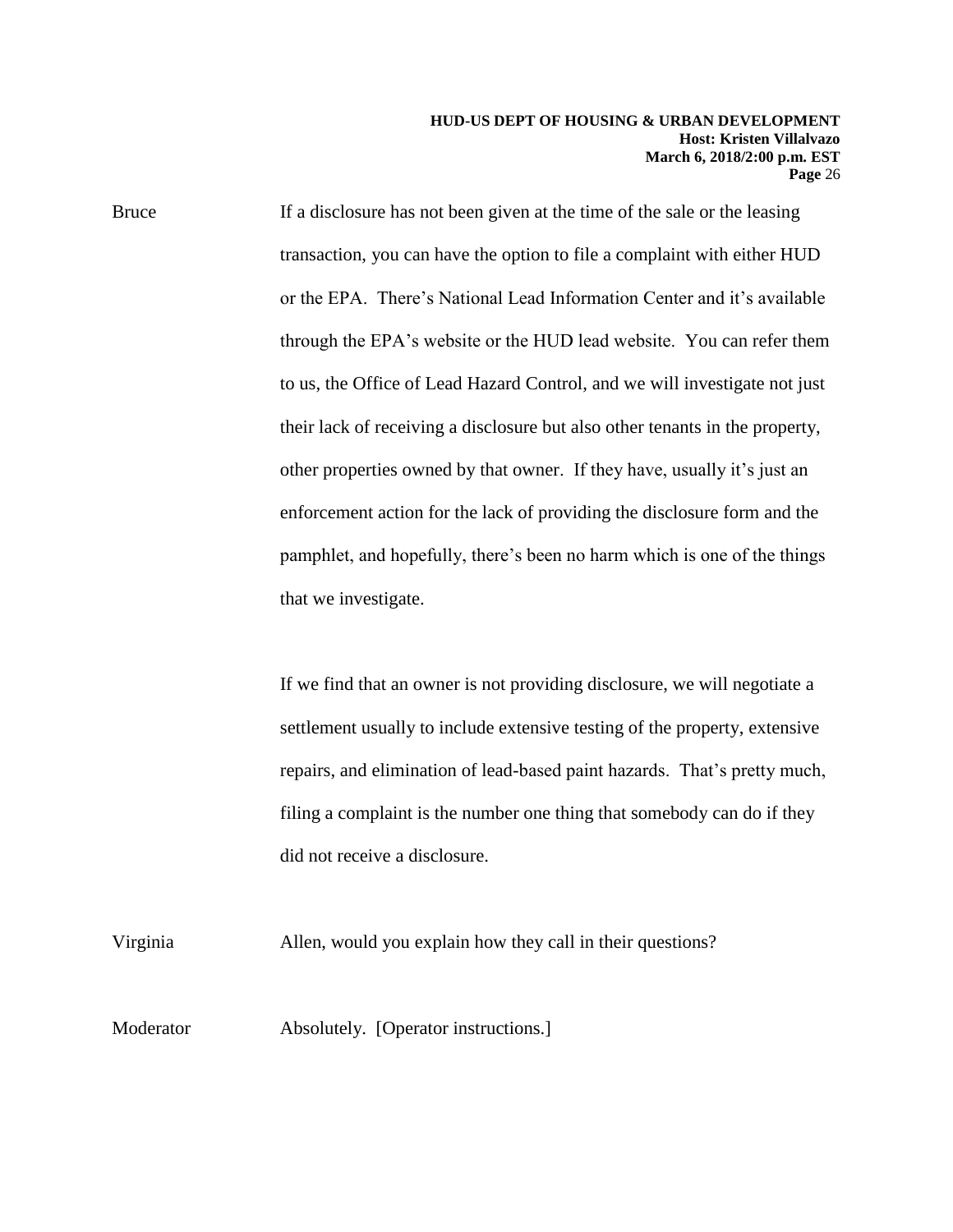| Virginia    | Thank you. While we're waiting, we do have some other questions. Let's<br>see, one question is, "How do we get pamphlets into our office? How can<br>the audience receive this information that we've discussed today?"                                                                           |
|-------------|---------------------------------------------------------------------------------------------------------------------------------------------------------------------------------------------------------------------------------------------------------------------------------------------------|
| Kitt        | Yes. Thank you very much. They're in the Consumer Action Guide.<br>There are some telephone numbers where you can call and have these<br>publications shipped to you at no cost.                                                                                                                  |
| Virginia    | Thank you. Do we have any phoned in questions?                                                                                                                                                                                                                                                    |
| Moderator   | Yes. We have a question from the telephone line of Tory Stowe [ph]. Go<br>ahead please.                                                                                                                                                                                                           |
| <b>Tory</b> | You mentioned something about there are going to be fees, penalties when<br>the agencies do not provide the lead pamphlet. I was wondering if we<br>could receive those pamphlets.                                                                                                                |
| Kitt        | Okay. Penalties, there is a possibility of civil money penalties under the<br>Lead Disclosure Rule. This rule is jointly enforced by the US EPA and<br>HUD. The maximum penalty right now, civil money penalty for<br>violations under the disclosure rule is \$17,047 per violation. Each leased |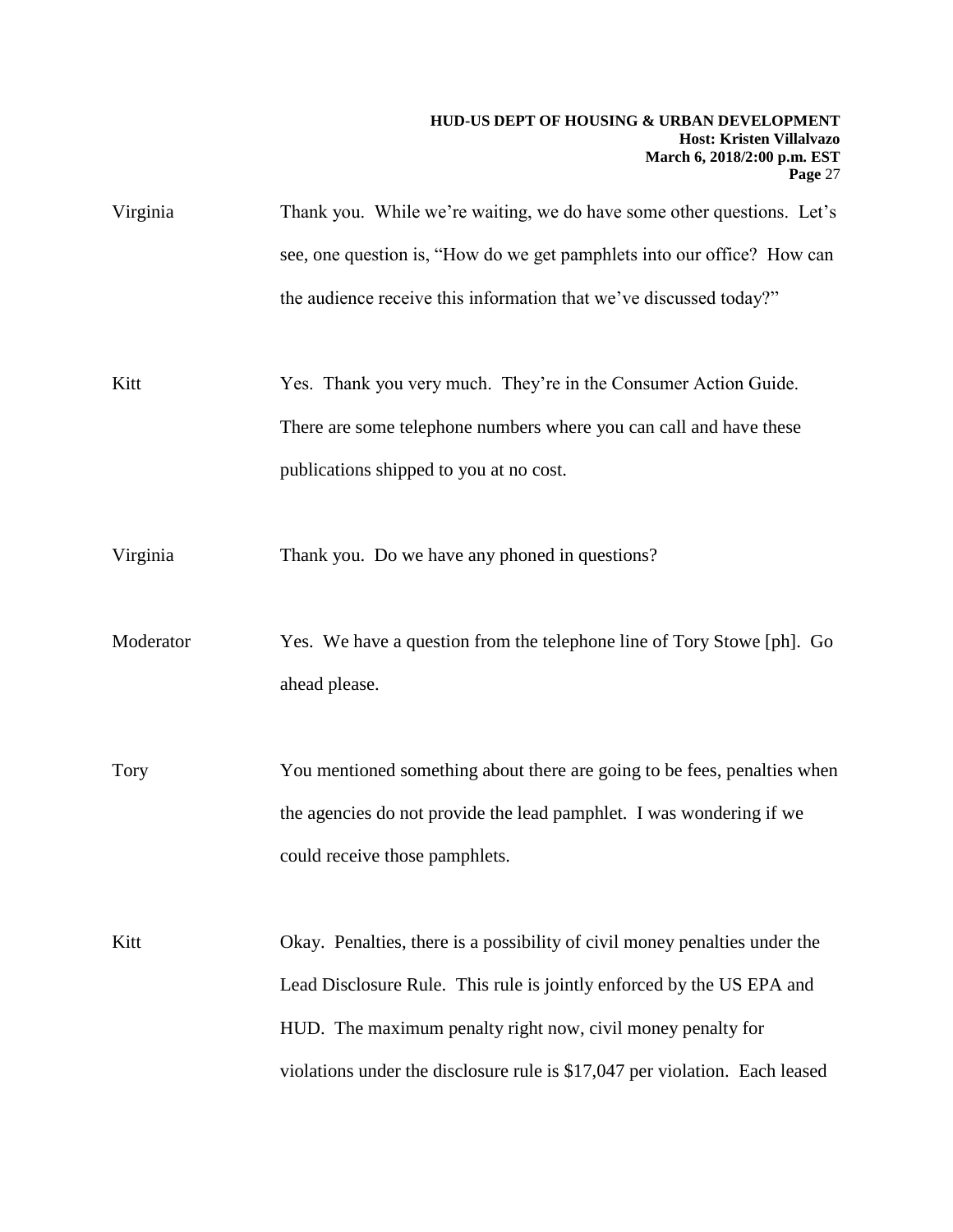transaction has ten specific items, and each of those items that are required such as the warning statement, the acknowledgement, the owner's disclosure of knowledge, the owner's disclosure of reports, signatures, dates, and other stuff, and the pamphlet, there are ten potential violations, each one of them carrying a maximum penalty of \$17,047.

Very seldom, I don't think we've ever penalized anybody that amount, but typically EPA and HUD would rather trade the penalty for physical improvements to the properties to eliminate lead hazards.

| Moderator    | There are no further questions in queue from the telephone lines at this |
|--------------|--------------------------------------------------------------------------|
|              | time. You may proceed.                                                   |
| <b>Bruce</b> | Amy, I believe you're going to do a—                                     |
| Amy          | Yes. I can do a demo. If you will put the toolkit up, Bruce.             |
| <b>Bruce</b> | The toolkit. I don't have that at the moment. Where is it?               |
| Amy          | If you just Google Housing Counseling Toolkit, Housing Counseling        |
|              | Healthy Housing Toolkit, you'll find it on the HUD Exchange. So while    |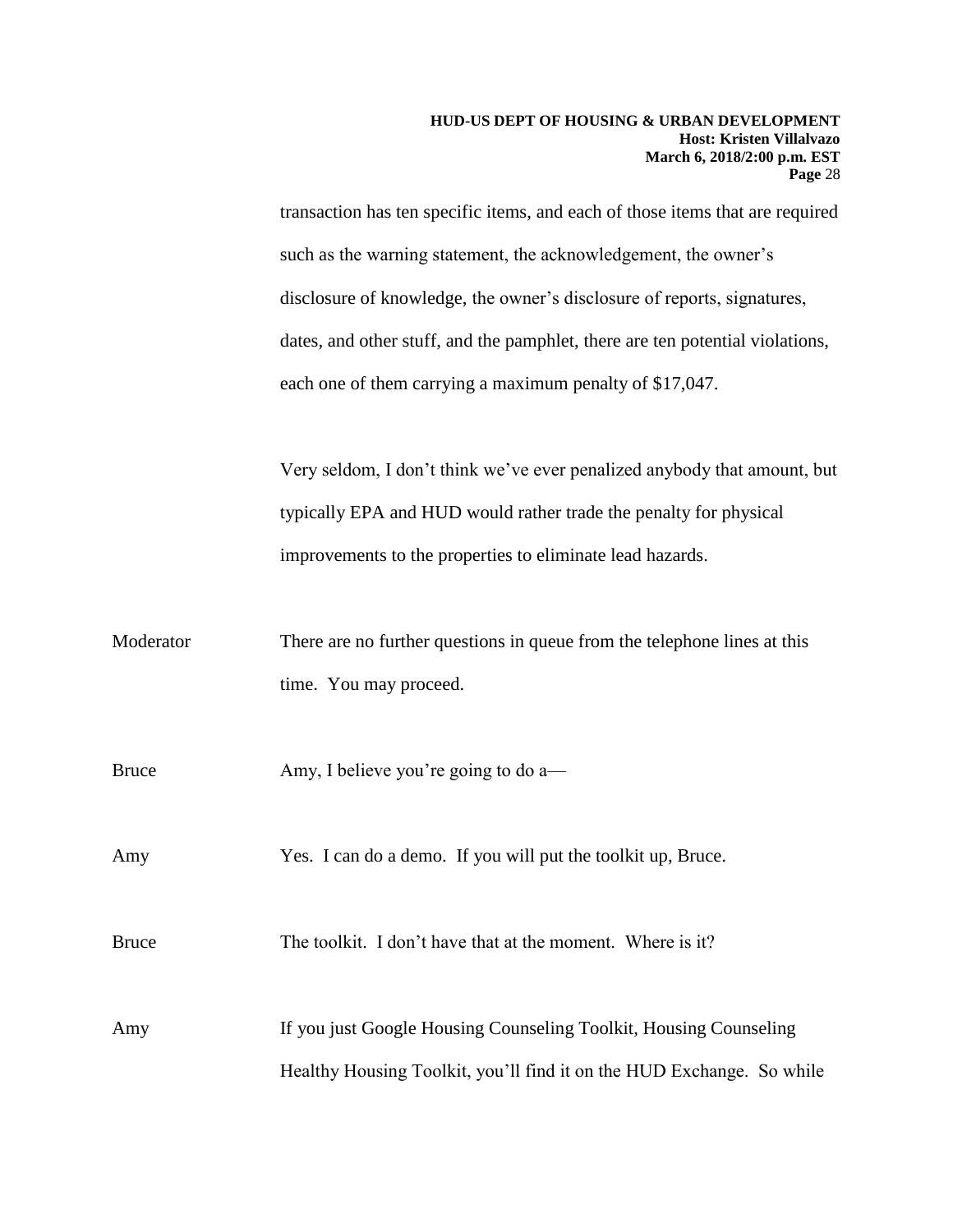you pull that up, I'll just note that we did get a bunch more questions on the question line, and as soon as I've done the demo, we can go back to some of those questions. As I'm talking, if you continue to think of questions, please continue to type them in the question box.

Virginia You also have the option, if you think of something after the webinar, you can send it to our housing.counseling@hud.gov mailbox, and please put Healthy Homes in the subject line.

Amy I'm going to show you the Healthy Housing Toolkit. You guys have just heard a whole lot of information, and I'm sure it's sort of overwhelming because it's a lot. Kitt and Bruce are experts in this and can talk about it off the top of their head, but we wouldn't expect you to be able to do that when you get a question from a client. So we developed this toolkit.

> This toolkit was developed cooperatively between the Office of Housing Counseling and the Office of Lead Hazard Control and Healthy Homes. As you can see, Bruce is pulling it up right now. It's available on the HUD Exchange, but you can also find it quite easily by just Googling, as I said Healthy Housing and Housing Counseling, and you will be able to find this PDF. I'll let Bruce make it full size.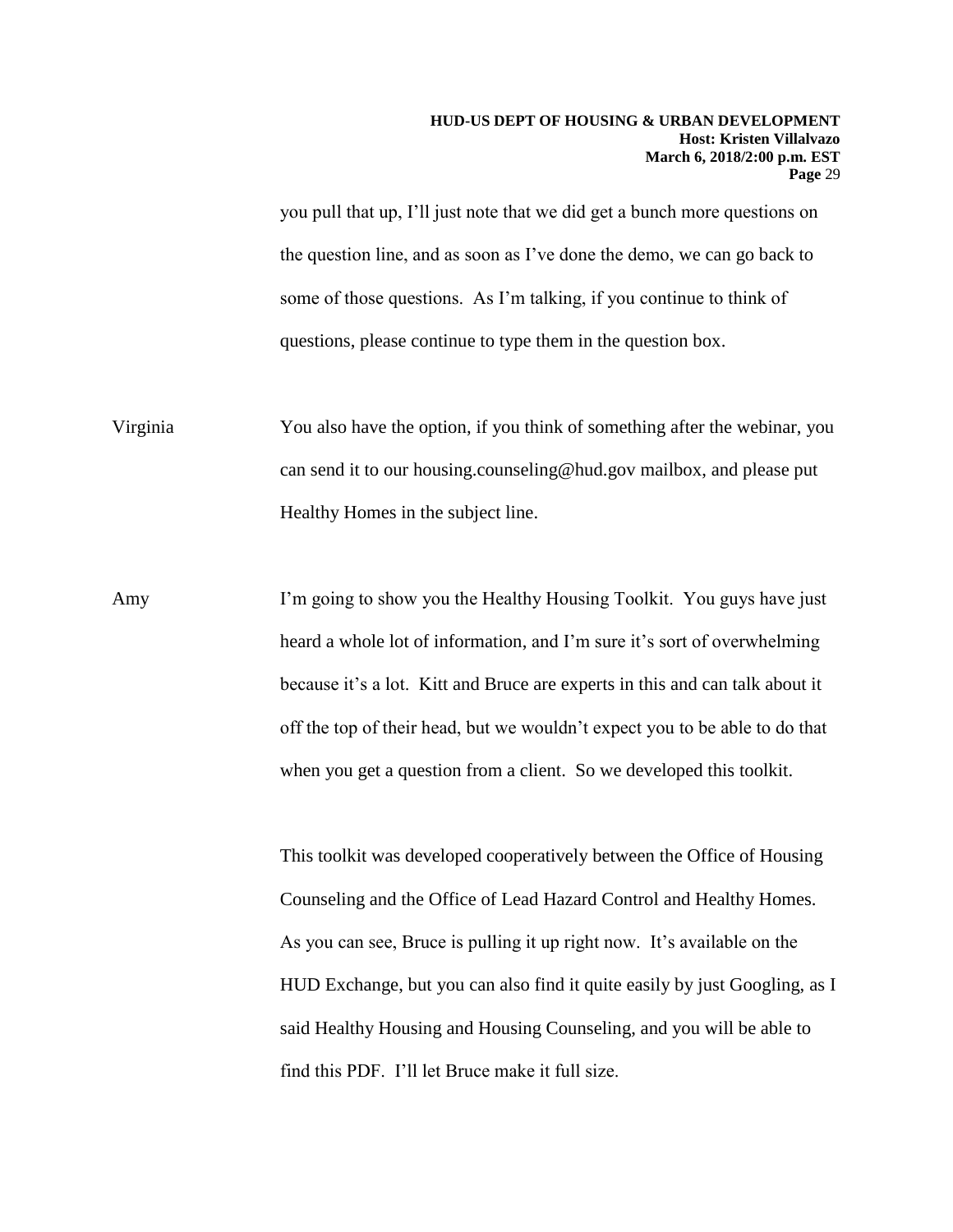| <b>Bruce</b> | I'm trying to make it bigger.                                                                                                                                                                                                                                                                                                                                                                                                                                                                                                                             |
|--------------|-----------------------------------------------------------------------------------------------------------------------------------------------------------------------------------------------------------------------------------------------------------------------------------------------------------------------------------------------------------------------------------------------------------------------------------------------------------------------------------------------------------------------------------------------------------|
| Amy          | So that you guys can actually see it.                                                                                                                                                                                                                                                                                                                                                                                                                                                                                                                     |
| <b>Bruce</b> | And I don't understand why it's not coming up like this.                                                                                                                                                                                                                                                                                                                                                                                                                                                                                                  |
| Amy          | There you go.                                                                                                                                                                                                                                                                                                                                                                                                                                                                                                                                             |
| <b>Bruce</b> | There we go.                                                                                                                                                                                                                                                                                                                                                                                                                                                                                                                                              |
| Amy          | Great. So, as you can see, this is the Healthy Housing Toolkit for housing<br>counselors. If you'll just scroll down a bit, we have section one, so we<br>have table of contents and section one is the introduction to healthy<br>homes. This is just a few pages that really covers everything that Kitt told<br>you in the earlier part of this discussion. If you can scroll to the next page,<br>Bruce, it just tells you what can housing counselors do to promote healthy<br>homes, and then it gives you the high-level of what you need to know. |

We've reviewed the key resources that you can go to and they have hot links in the documents, so it's easy for you to just click on any of those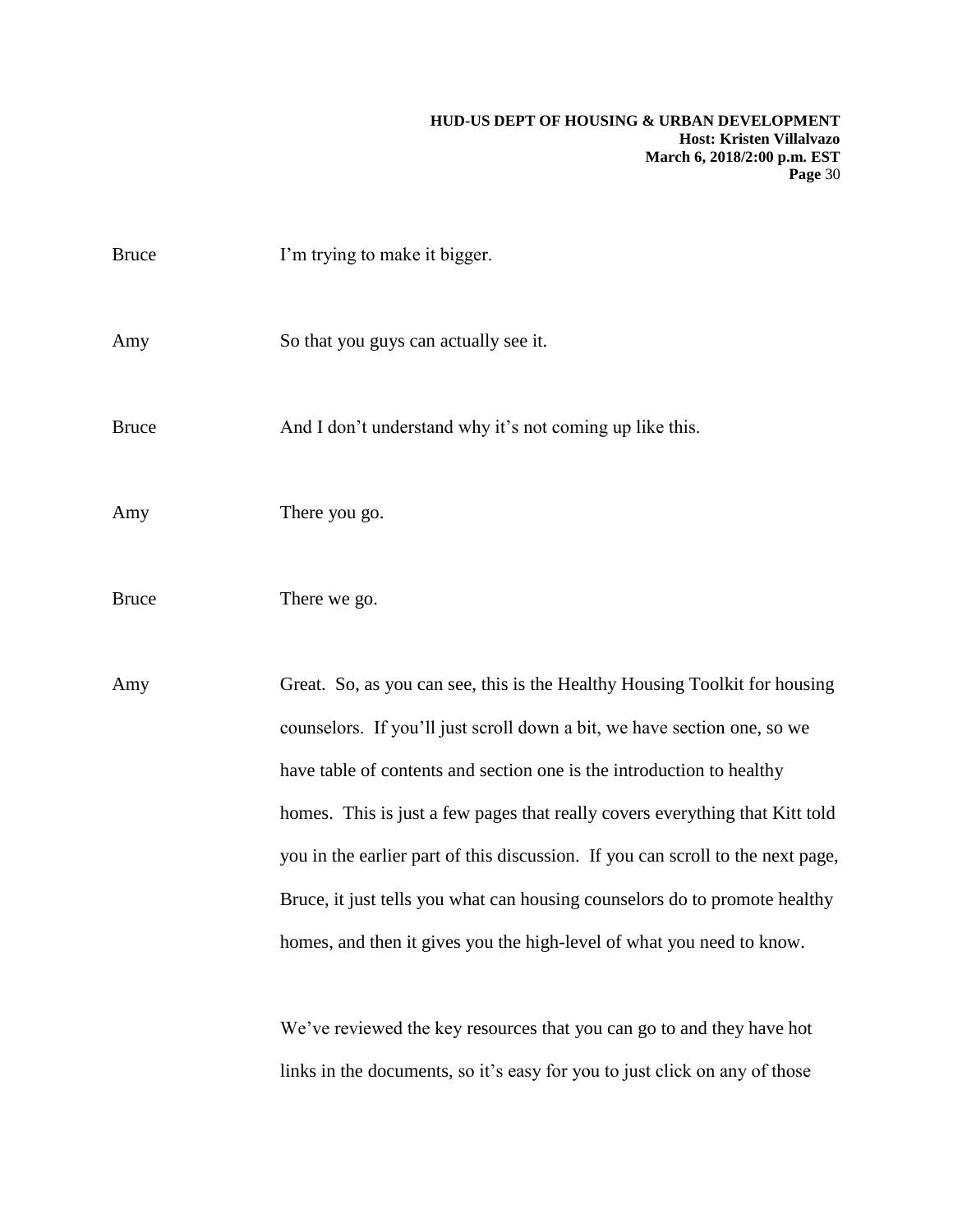things to take you to the app or the consumer guide or the lead-based paint brochure, whatever it is that you need, it's in that summary of resources. Then, further down the page we have this list of the top hazards that we discussed in this. So again, we've given you a few bullet points that show you the key things, the top three things you need to know about each of these hazards so you can reconverse it, but then each topic as you can see is also a link, it's hyperlinked.

So if you want to know about carbon monoxide for example, you can click on that link and it will take you to HUD's two-page brochure that tells you everything you need to know about carbon monoxide. If you had a client come in who was concerned about carbon monoxide in their home, you could just send them home with the two-page flyer that HUD has developed, and that's available to you through this toolkit simply by clicking on that link.

Then, we also then have a brief summary about educating clients about healthy homes and giving again the high-level review of what do you need to tell a homebuyer, what do you need to tell a homeowner, what might you tell a renter, and then finally, what counseling or education might you provide post-disaster. This basically, is a quick summary of what Bruce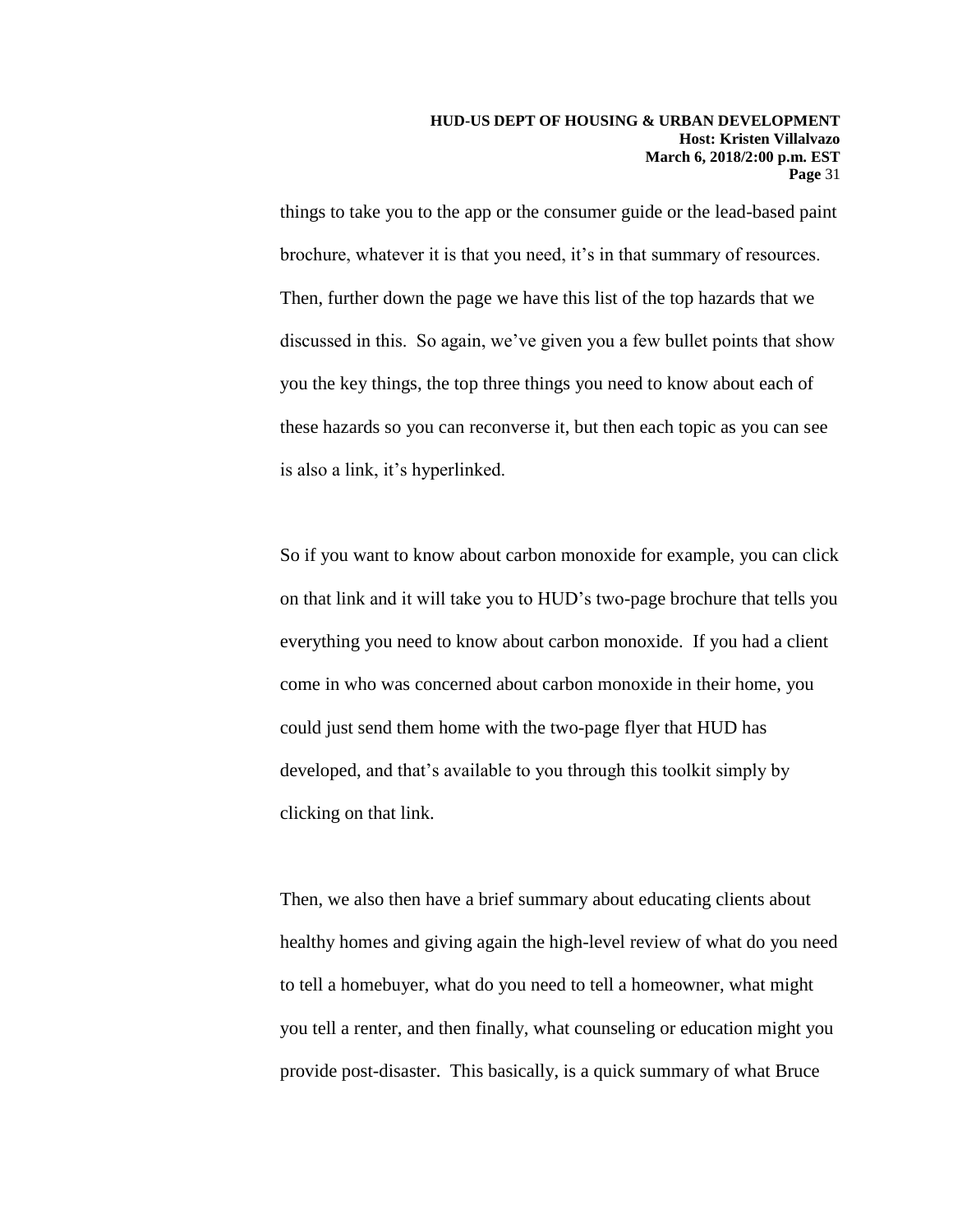talked about when he walked you through those three slides about the different audiences.

Then, the rest of this toolkit is these checklists that we promised you that Bruce referred to each time. So section two is the homebuyer checklist. As you can see, this checklist just walks you through every topic that you'd want to cover with a homebuyer. The first one is lead-based paint. So it covers in pretty good detail what you need to cover in lead-based paint in terms of disclosure and the pamphlet, the disclosure, if they want to do a lead evaluation of their home, and finally if they're doing any renovation.

Again, there are links in here so you can easily access that Protect Your Family pamphlet. If you want to click on it and pull it up and print it out on the spot, that's available to you. It also has links to things you might need like how to find a certified renovation firm or guidance for people who are doing work on their own instead of hiring a contractor. Any resource that we can give you in here, we've linked to it.

Similarly, once you've gotten through the lead-based paint conversation if you want to just talk generally about maintaining a healthy home and the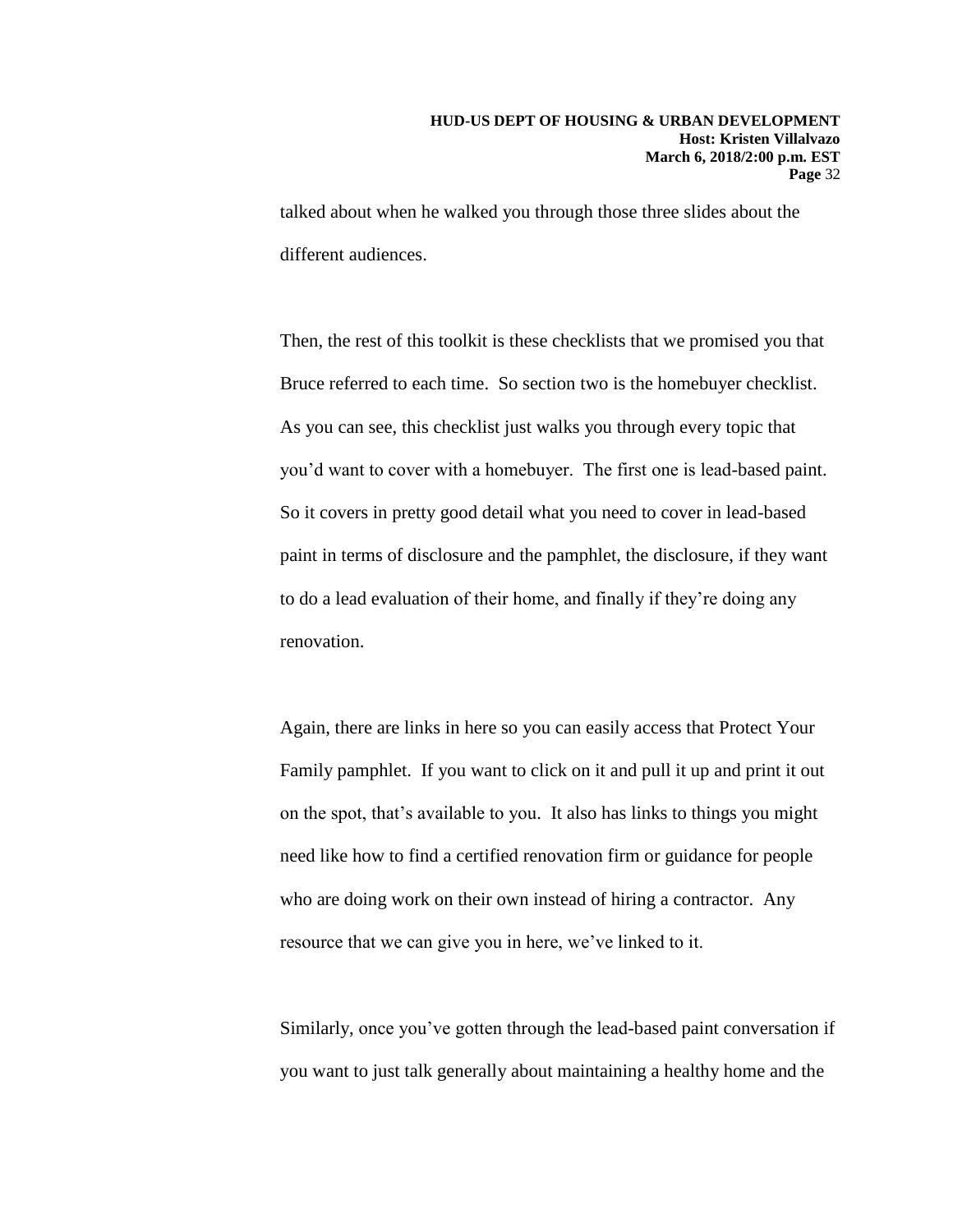eight principles of a healthy home, you can click on that link for eight principles and pull up a quick summary of those and then talk through those six key hazards that we talked about: mold, radon, pests, home safety, carbon monoxide. Each one has a handy pamphlet that you can use if the client wants more. Or, if you find a client has a particular issue, maybe you're talking to the client and you find out that they have a child that suffers from asthma, so you probably want to go over in more detail the mold pamphlet with them as mold spores in the home can aggravate that, same with the safe pest control that would also be a potential hazard for someone suffering from asthma.

Then same thing, so we did similar checklists for each of the other two audiences so you can move to the homeowner checklist. Again, homeowners might not necessarily be inquiring about healthy homes, but you can bring up the topic to them, and again make sure they understand lead-based paint, because we want them to know how to avoid creating lead hazards in their home or addressing lead hazards in their home if they have them. Certainly, if they're going to do work, we want to talk to them about renovation, repair, and painting and the resources that are available to them to make sure they don't create hazards in their home when they do those kinds of jobs. We also want to make sure if they're going to sell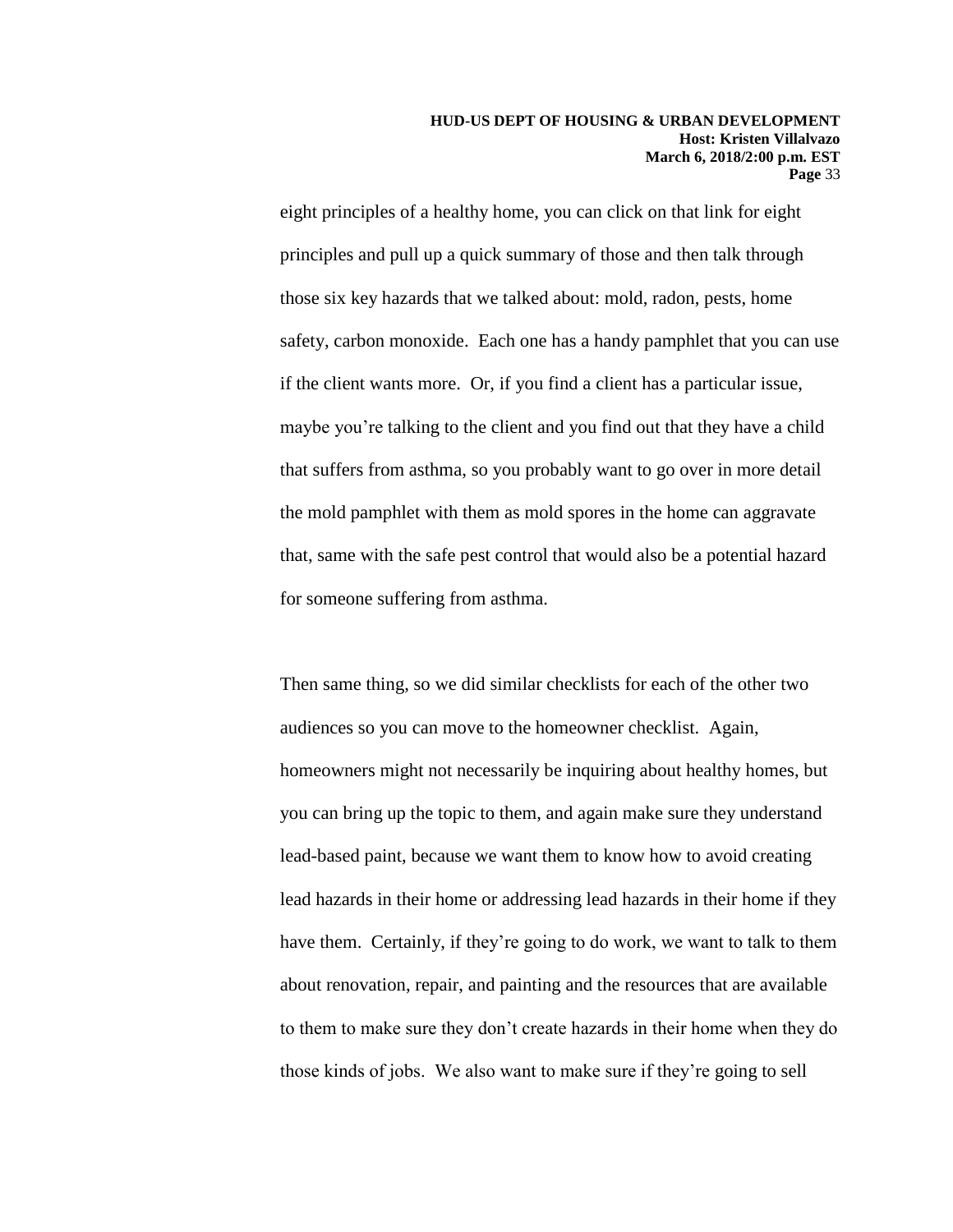their home that they know what they need to provide to a buyer. So we educate them on disclosure from the seller's perspective instead of the buyer's perspective.

We have lots of high-level training on lead-based paint for them. Same thing, we can cover the same topics again with homeowners as homebuyers about how to maintain a healthy home. This is the same information we had before with all the handy links if you want to go deeper with the client on any of those issues.

Then, finally, we have a renter's checklist. This will look very familiar to you by now, but it's the same information but packaged for renters. So it's framed in terms of whatever a renter needs to know and again, provides all the links that you need so you can talk this through. You can use this as a script to talk through all these issues with them and check it off as you go. Again, we talk about lead, and then we talk about maintaining a healthy home, and we refer them to additional resources.

So those are the checklists and those are the things we hope you use. Finally in section five, we just have a list of additional healthy housing resources that are available in other languages. So that if you do have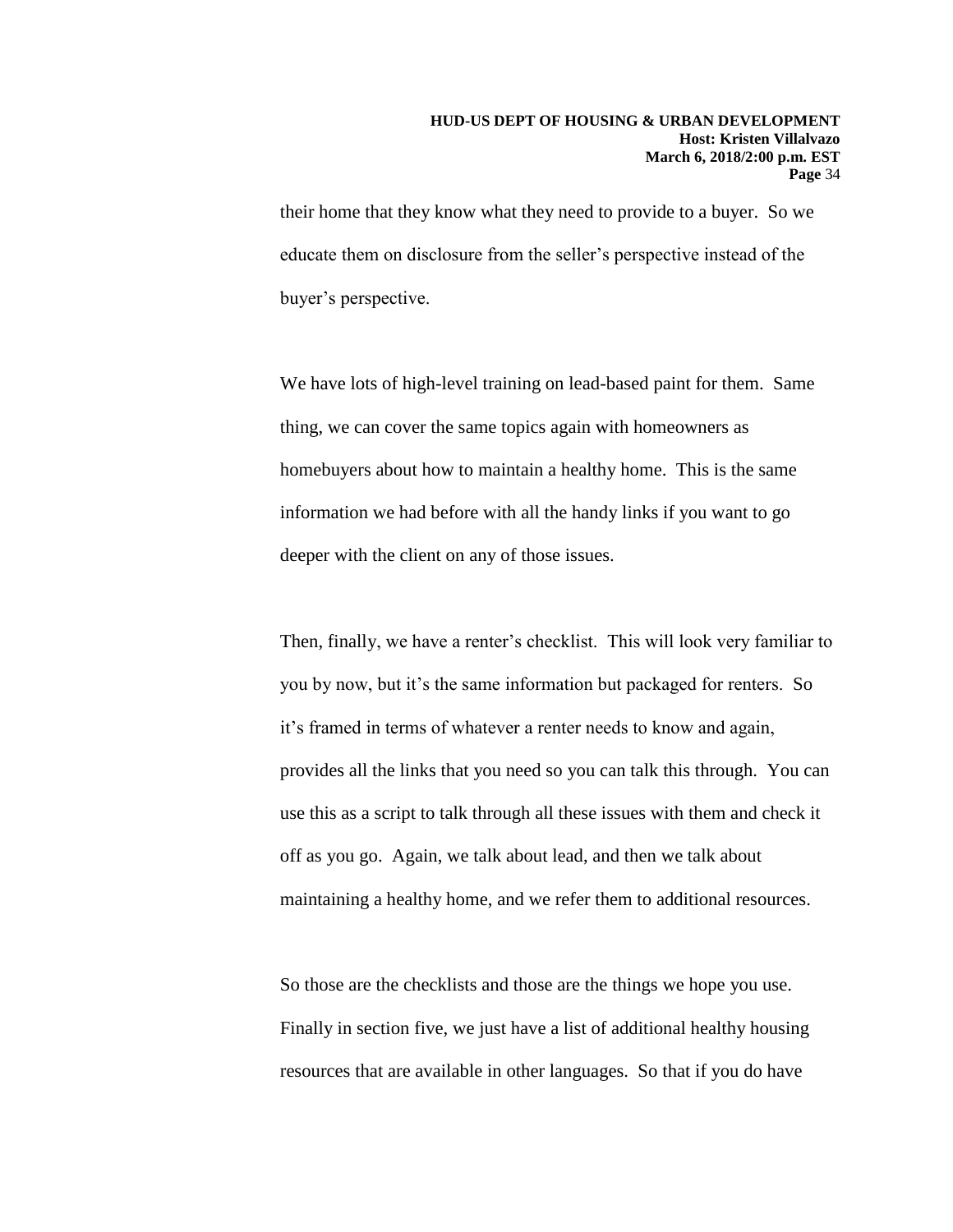clients who speak Spanish primarily, there are a number of resources on hud.gov that are in Spanish and these are links to all of those. In addition, the Protect Your Family from Lead in Your Home is actually available in several languages. If you click on this link, you will go to the site, and it will provide you a link to every single one of those pamphlets in different languages.

That is your toolkit. As I said, that includes really everything we covered today in a very accessible way.

Kitt Thank you very much. Let's get back to I believe questions are coming next.

Bruce That's right.

Virginia Yes. Operator, would you please provide instructions on asking questions?

Moderator Certainly. [Operator instructions.]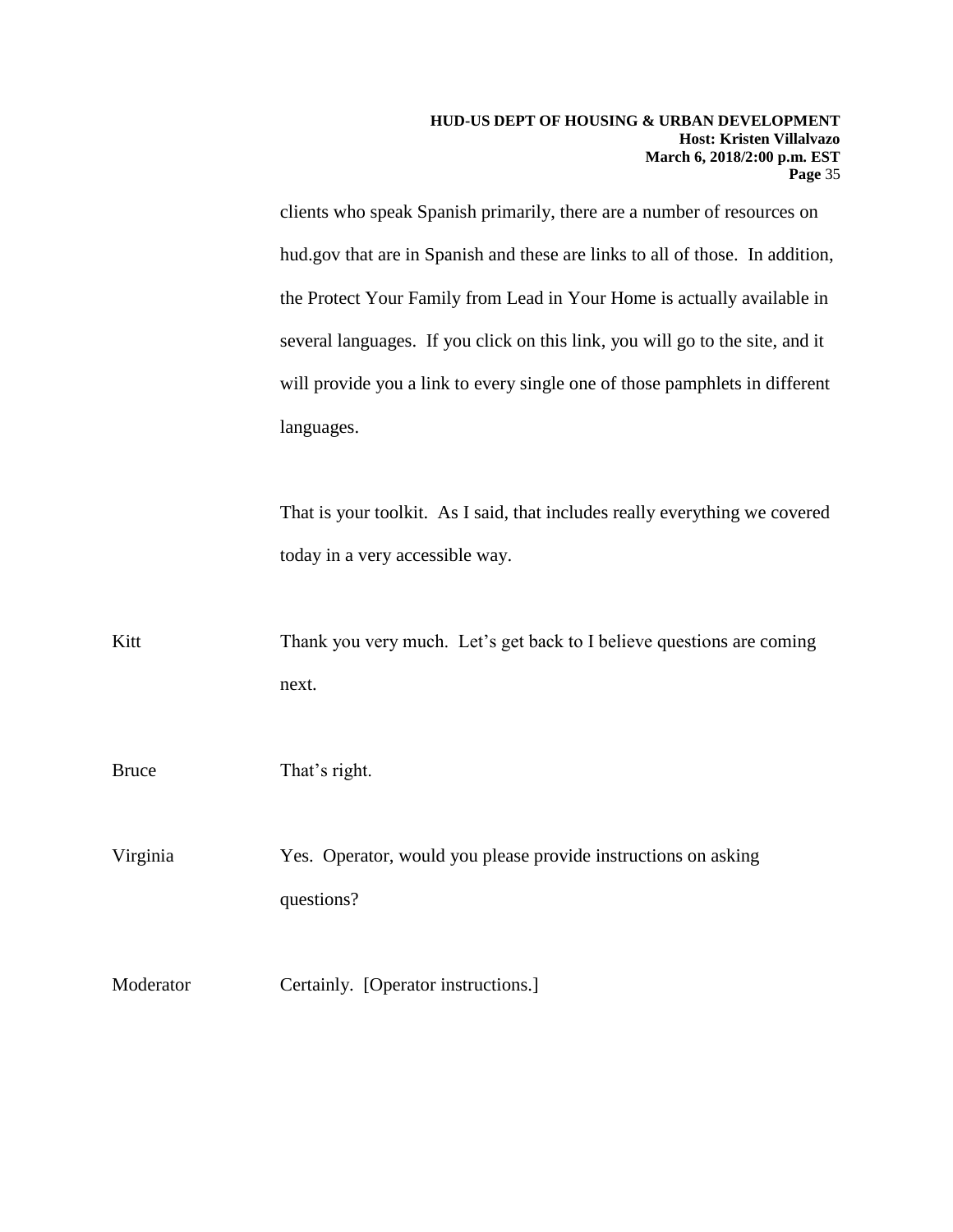- Virginia We do have some written in questions that we can take. One is, "For buyers that are looking at affordable older homes, what should be requested as part of an inspection?"
- Kitt If we're dealing with lead-based paint, then what you're looking for is, it's a really simple call, the lead-based paint inspection. It would be a licensed lead-based paint inspector using a device called an XRF to physically go through and test all the paint surfaces and determine whether it is or is not lead-based paint. I would also, however, recommend that any homebuyer hire an independent housing inspector and have the whole house reviewed for the different systems.

HUD recommends it, me as a former inspector I recommend it. It does not generally include the lead-based paint inspection, but it does look at water, plumbing, moisture, foundation, roofs, mechanical systems, and it is a great, worthwhile investment. So a lead-based paint inspection is a very specific item. The overall home inspector, home inspection is also something that's very, very useful for anybody purchasing a house, new or old.

Virginia Operator, do we have any questions in the queue?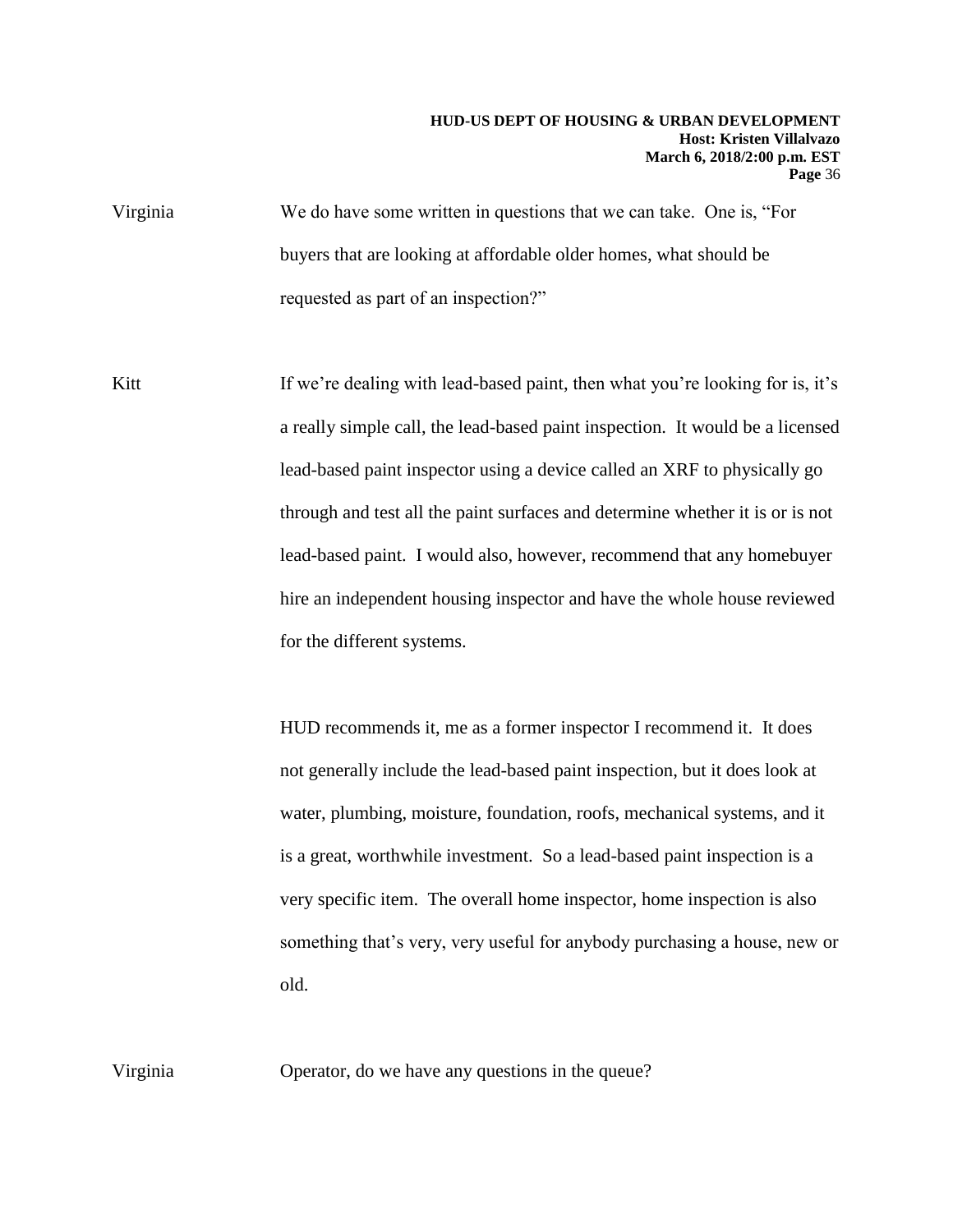Moderator We do. I'll go to the line of Polly Powell [ph]. Please go ahead.

Polly I was wondering about asbestos. I know in our area there are tiles in homes built in the 1950s and earlier containing asbestos. What kind of requirements are there for, I'm sure you have to disclose it, but do you have to resolve it, and how can we guide people around that issue?

Kitt For asbestos, which is actually a very common product way back when, it depends on what state you're in as to what the disclosure requirements are. Some states have a greater real estate disclosure than just the lead-based paint disclosure, and so they require the current owner to disclose to any future seller things about radon, floods, moisture issues, or asbestos. I personally do not know of anywhere where there is a requirement that asbestos be dealt [ph] with.

> You mentioned tiles, which we have the external shingles which are made out of cement and asbestos. We also have floor tiles which are made out of a vinyl composition aggregate and asbestos fibers. Those two products are considered non-friable as long as they're still intact. So generally, there's nothing that needs to be done with them, but if people know about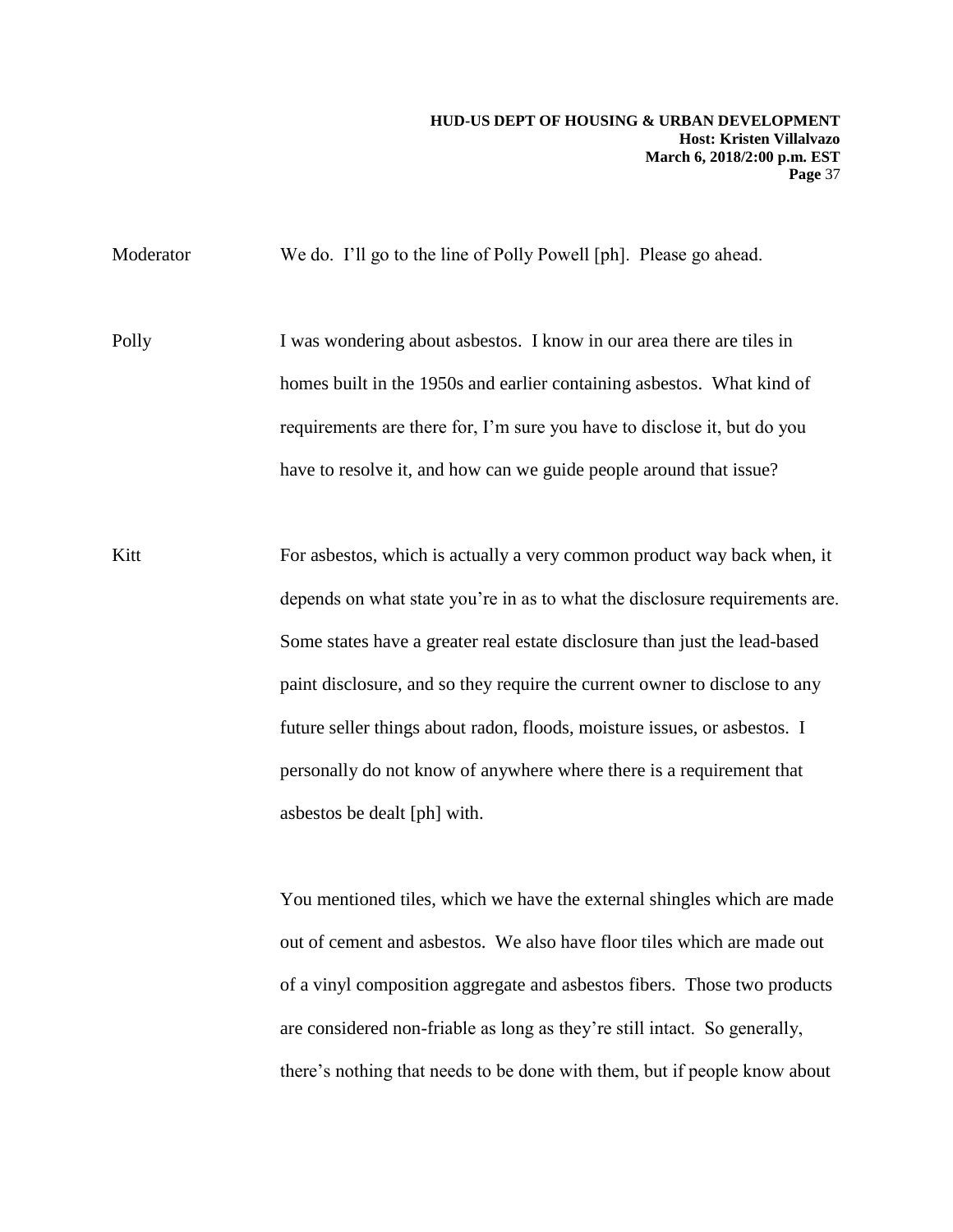# **HUD-US DEPT OF HOUSING & URBAN DEVELOPMENT Host: Kristen Villalvazo March 6, 2018/2:00 p.m. EST Page** 38 it because they've done testing, then it would be probably a disclosable item. Tory Okay. Thank you. Kitt You might, if there's concern about it, hire a local licensed asbestos inspector for consultation. Are there any other questions? Moderator No further questions on the phone. Virginia I have some written in questions if you'd like to take them, maybe one or two. Kitt Sure. Virginia Okay. We have a question about resources. "Is there a listing of contractors and available programs to provide lead-based testing in certain geographic areas?" Then a spinoff of that is "Is there a list of HUDapproved housing inspectors available?"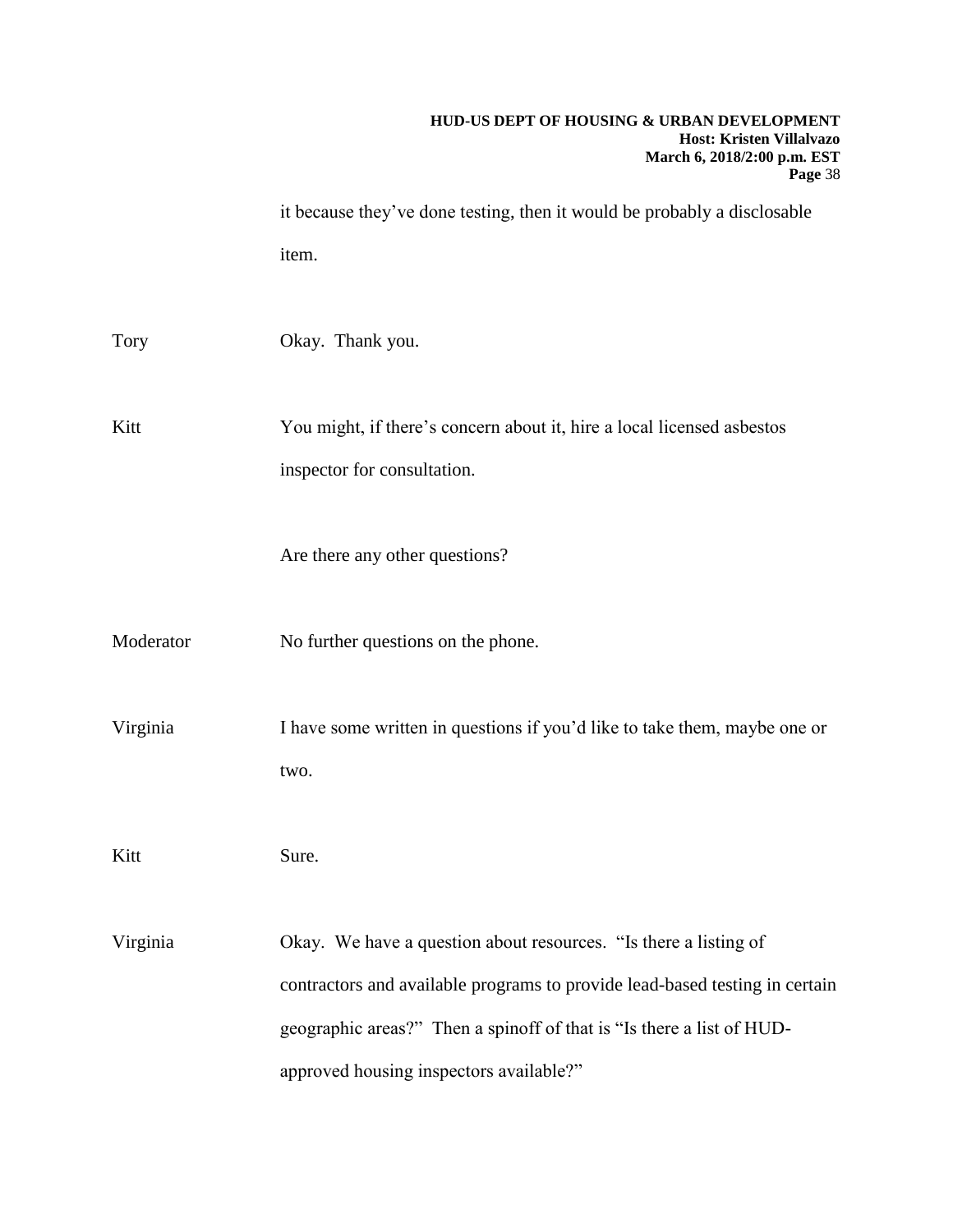Bruce This is Bruce, and I'll address the lead inspectors and contractors issue first. Depending on where you are in the country, either your state or the US EPA regulates lead abatement or even the Renovation, Repair, and Painting Rule. The easiest way to begin the process of locating contractors is to go to the US EPA website, simply www.epa.gov/lead, and they have on their page links to the abatement side which is the major work or the renovation side. They will take you to the specific state. They'll list out which states run a program, and they'll give you a link to that state or if the EPA runs the program, they'll give you the ability to search for contractors by zip code, by city, by name. You can find certified renovation contractors and also licensed abatement contractors that way.

> I'm going to hand off to, Kitt, if he knows the answer about a listing of HUD-approved housing inspectors.

Kitt Yes. I'm sorry. I don't.

Bruce Okay. We'll have to get back with everybody on that. We'll see if we can find an answer where they would be listed.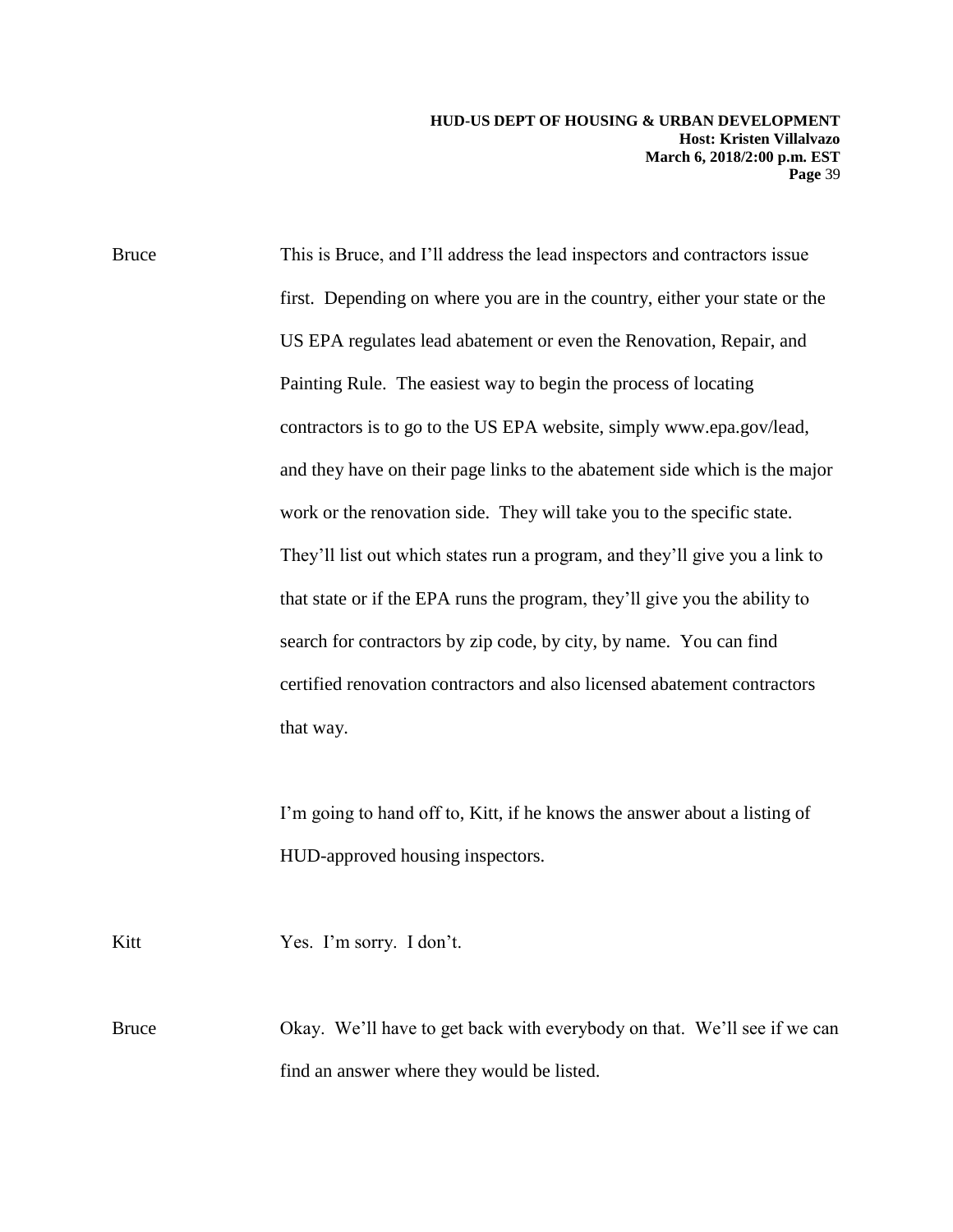Amy This is Amy real quick. The link that Bruce just mentioned on EPA's page is in the checklist that's in the toolkit. Virginia Do we have any phone in callers? Moderator No questions on the phone. Virginia No questions. Okay. Thank you. We can go ahead and proceed if you all like. Kitt With that, we wanted to pose as we run down and conclude this little presentation. We wanted to have some questions for you that you could hopefully get back to us. We put three up here. "What indoor environmental health hazards do you hear about from your clients?" Have you heard questions? Let us know what those are.

> "Are there special considerations that first time homebuyers might have about healthy homes?" Third, "Where do clients go to get information about healthy homes type of concerns?" Call centers, websites, apps,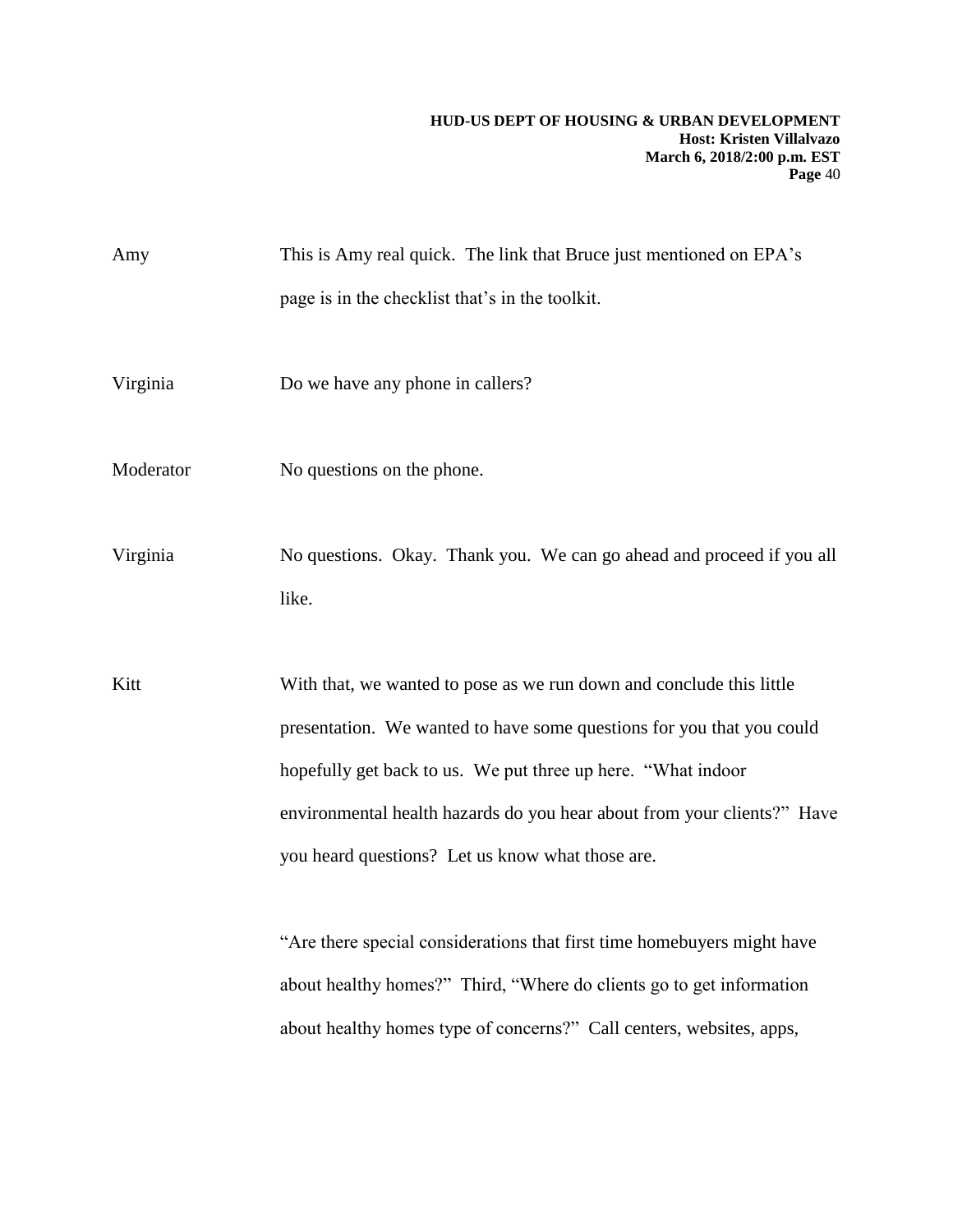could be any platform or resource. We'd appreciate getting back some insights from you so that we can better serve you in the future.

While you're answering those questions, we realize that there's quite a bit of information that was passed along, but it is all readily available as we tried to show you in the Housing Counselor Healthy Homes Toolkit so be sure to go that. Then, we'll also take a look at some additional resources. One is the HUD Exchange Office of Housing Counseling page with the website there. Of course, the Healthy Housing Toolkit for housing counselors, again our website, our Office of Housing Counseling and Healthy Homes main page or home page. Then, as we've talking about here, Everyone Deserves a Safe and Healthy Home, both versions of that publication; the consumer guide and the more technical version of it for professionals. Again, there's the website.

I believe we have some ending.

Virginia Yes. We have some ending slides. First of all, thank you, all, so much for providing this excellent information, and thank you to the audience for your participation. You will get a certificate of training if you logged into